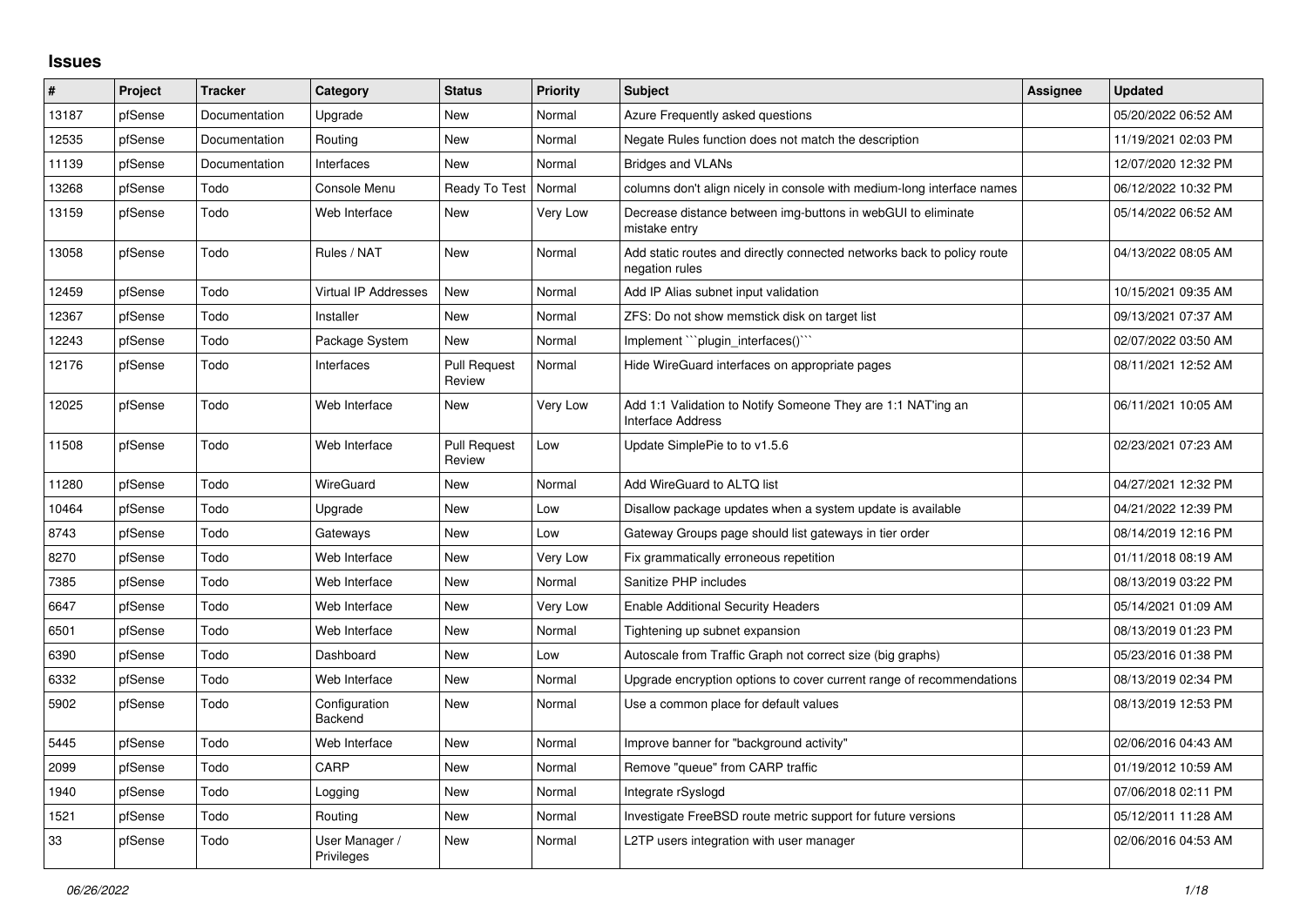| #     | Project | <b>Tracker</b> | Category                        | <b>Status</b>                 | <b>Priority</b> | <b>Subject</b>                                                                                 | Assignee | <b>Updated</b>      |
|-------|---------|----------------|---------------------------------|-------------------------------|-----------------|------------------------------------------------------------------------------------------------|----------|---------------------|
| 32    | pfSense | Todo           | User Manager /<br>Privileges    | New                           | Normal          | PPPoE Server users integration with user manager                                               |          | 02/06/2016 04:53 AM |
| 13297 | pfSense | Feature        | Routing                         | New                           | Normal          | Support for Gateway Groups as Static Route destinations                                        |          | 06/24/2022 07:41 AM |
| 13296 | pfSense | Feature        | DHCP (IPv6)                     | New                           | Normal          | Add support for DHCP6 OPTION_PD_EXCLUDE (RFC 6603)                                             |          | 06/24/2022 10:10 PM |
| 13294 | pfSense | Feature        | Gateways                        | <b>New</b>                    | Low             | Change gateway name                                                                            |          | 06/22/2022 06:07 PM |
| 13293 | pfSense | Feature        | <b>OpenVPN</b>                  | New                           | Normal          | Option to set auth-gen-token in OpenVPN GUI                                                    |          | 06/21/2022 02:35 PM |
| 13287 | pfSense | Feature        | Configuration<br>Backend        | New                           | Normal          | Encode OpenVPN Custom Options                                                                  |          | 06/20/2022 10:33 AM |
| 13264 | pfSense | Feature        | <b>IPsec</b>                    | <b>New</b>                    | Normal          | IPSec Phase2 select multiple PFS key groups                                                    |          | 06/10/2022 04:29 PM |
| 13260 | pfSense | Feature        | Authentication                  | New                           | Normal          | Add support for OpenVPN static-challenge                                                       |          | 06/09/2022 02:04 PM |
| 13256 | pfSense | Feature        | DHCP (IPv4)                     | New                           | Normal          | Better handling of duplicate IPs in static DHCP assignments                                    |          | 06/11/2022 04:51 PM |
| 13244 | pfSense | Feature        | Web Interface                   | New                           | Normal          | Add help text under Timezone settings in the GUI                                               |          | 06/03/2022 01:00 PM |
| 13242 | pfSense | Feature        | Gateway Monitoring              | <b>New</b>                    | Normal          | Enhancements to static route creation/deletion for dpinger monitor IPs                         |          | 06/03/2022 11:20 AM |
| 13227 | pfSense | Feature        | <b>IPsec</b>                    | New                           | High            | Enable IPSec Virtual IP Pool assignment by Radius for Mobile Users -<br>SIMPLE FIX             |          | 05/27/2022 10:15 AM |
| 13220 | pfSense | Feature        | <b>Captive Portal</b>           | New                           | Very Low        | Voucher per-roll bandwidth restrictions and traffic quotas                                     |          | 05/26/2022 08:16 AM |
| 13219 | pfSense | Feature        | <b>Captive Portal</b>           | New                           | Very Low        | Enable/Disable single voucher roll                                                             |          | 05/26/2022 08:14 AM |
| 13168 | pfSense | Feature        | Dashboard                       | New                           | Low             | Multiple Dashboard views for a single user                                                     |          | 05/16/2022 07:53 AM |
| 13165 | pfSense | Feature        | Dashboard                       | <b>Pull Request</b><br>Review | Normal          | Feat: live update for Services dashboard widget                                                |          | 05/15/2022 01:48 AM |
| 13161 | pfSense | Feature        | Web Interface                   | <b>New</b>                    | Very Low        | FLASH PORT'S LED button, to help quickly find port that need to be<br>connected to patch&cable |          | 05/14/2022 06:35 AM |
| 13124 | pfSense | Feature        | Web Interface                   | <b>Pull Request</b><br>Review | Normal          | Option to wait for interface selection before displaying firewall rules                        |          | 05/17/2022 02:15 PM |
| 13091 | pfSense | Feature        | OpenVPN                         | New                           | Normal          | RFE: Ability to specify the order of OpenVPN Authentication servers                            |          | 04/22/2022 04:30 PM |
| 13072 | pfSense | Feature        | <b>Traffic Shaper</b><br>(ALTQ) | <b>Pull Request</b><br>Review | Very Low        | Matching background/font colors of queue values with dark theme.                               |          | 04/19/2022 07:32 AM |
| 13017 | pfSense | Feature        | Packet Capture                  | <b>New</b>                    | Normal          | Packet capture: add preview results while capture is running                                   |          | 04/09/2022 11:08 AM |
| 13009 | pfSense | Feature        | OpenVPN                         | <b>New</b>                    | Normal          | Add option for multiple remote addresses to OpenVPN Client                                     |          | 03/31/2022 12:42 PM |
| 12903 | pfSense | Feature        | <b>Notifications</b>            | New                           | Normal          | alternative authentication methods for email notifications?                                    |          | 03/07/2022 07:52 AM |
| 12874 | pfSense | Feature        | OpenVPN                         | New                           | Normal          | OpenVPN RADIUS Framed-Pool                                                                     |          | 02/25/2022 02:24 PM |
| 12848 | pfSense | Feature        | Dynamic DNS                     | New                           | Normal          | Evaluation of the DynDNS "Result Match" string                                                 |          | 02/22/2022 02:01 AM |
| 12813 | pfSense | Feature        | Installer                       | New                           | Low             | Recover extra data in the installer                                                            |          | 02/17/2022 07:52 AM |
| 12768 | pfSense | Feature        | Upgrade                         | New                           | Normal          | pfSense-repo: Make sure default config file exists                                             |          | 05/17/2022 02:32 PM |
| 12746 | pfSense | Feature        | Interfaces                      | New                           | High            | IPoE feature for WAN interface                                                                 |          | 02/01/2022 01:42 AM |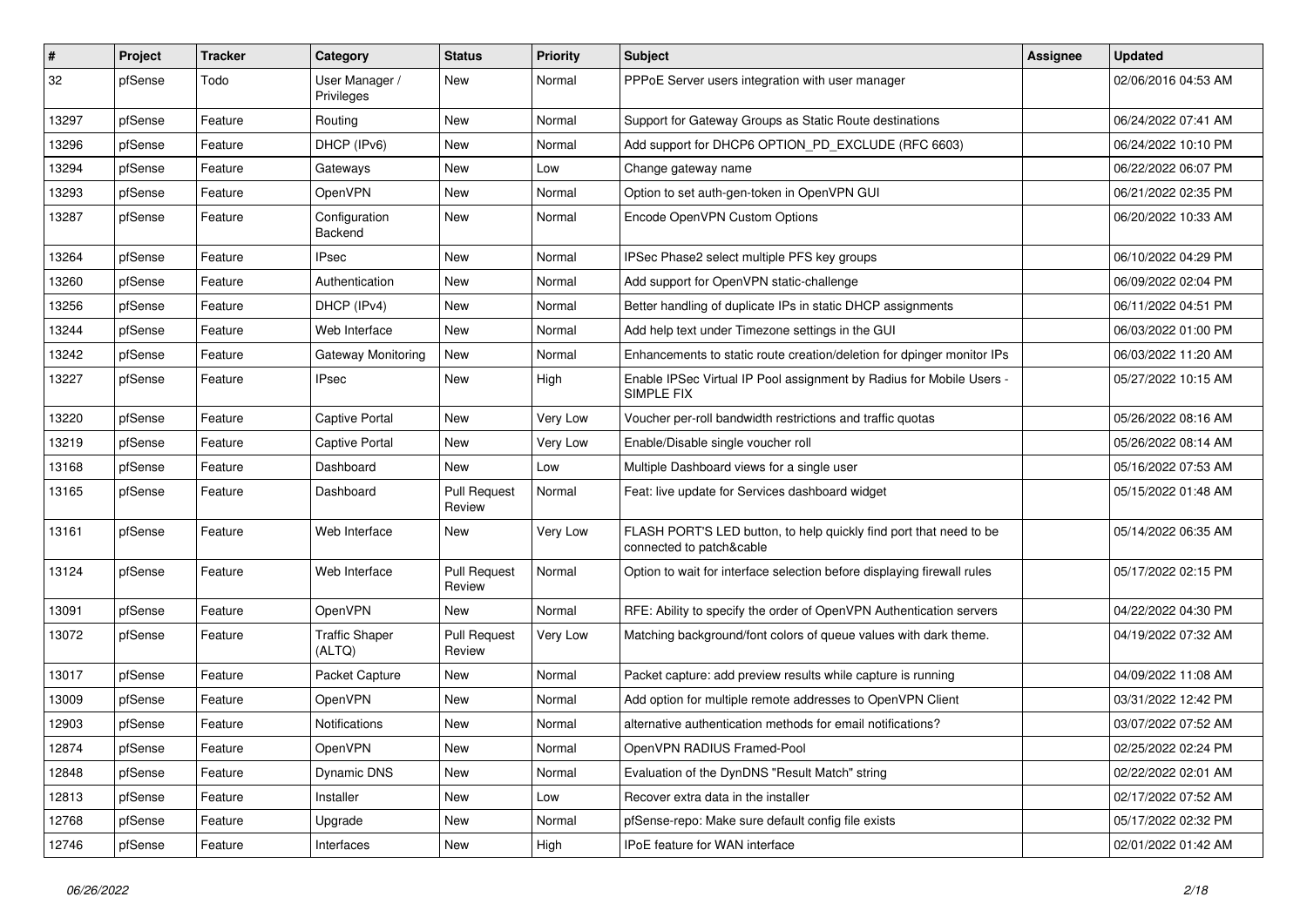| $\vert$ # | Project | <b>Tracker</b> | Category                | <b>Status</b> | <b>Priority</b> | <b>Subject</b>                                                                                            | Assignee | <b>Updated</b>      |
|-----------|---------|----------------|-------------------------|---------------|-----------------|-----------------------------------------------------------------------------------------------------------|----------|---------------------|
| 12679     | pfSense | Feature        | Interfaces              | New           | Normal          | Remind user to update DHCPv6 range when changing interface IPv6<br>prefix                                 |          | 01/12/2022 07:36 AM |
| 12676     | pfSense | Feature        | Rules / NAT             | New           | Normal          | Add the Tagged option on the Port Forward rules edit page                                                 |          | 01/11/2022 05:52 AM |
| 12665     | pfSense | Feature        | Rules / NAT             | <b>New</b>    | Normal          | Ability to add custom pf rules from the GUI                                                               |          | 01/07/2022 09:30 AM |
| 12625     | pfSense | Feature        | Logging                 | New           | Normal          | Granular logging options for default firewall rules.                                                      |          | 12/21/2021 06:39 PM |
| 12602     | pfSense | Feature        | Dynamic DNS             | New           | Normal          | DHCPv6 should allow DDNS Client updates for hosts                                                         |          | 12/15/2021 11:00 AM |
| 12600     | pfSense | Feature        | Aliases / Tables        | <b>New</b>    | Normal          | allow custom mask for a network alias created from a FQDN                                                 |          | 12/15/2021 10:50 AM |
| 12564     | pfSense | Feature        | Aliases / Tables        | <b>New</b>    | Low             | add column to show that an Alias is in use by or not                                                      |          | 12/04/2021 07:25 PM |
| 12553     | pfSense | Feature        | Backup / Restore        | <b>New</b>    | Normal          | Auto Config Backup: Allow selecting multiple backups for deletion                                         |          | 02/22/2022 04:27 AM |
| 12551     | pfSense | Feature        | <b>DNS Resolver</b>     | New           | Low             | Add ability to set DNS resolver search domain list                                                        |          | 12/01/2021 11:18 AM |
| 12522     | pfSense | Feature        | OpenVPN                 | <b>New</b>    | Very Low        | More flexible Client-Specific Override options for controlling options<br>pushed to clients               |          | 04/11/2022 03:11 PM |
| 12521     | pfSense | Feature        | <b>Operating System</b> | New           | Very Low        | Add the BBR2, QUIC, RACK Congestion Control (CC) protocols                                                |          | 11/15/2021 07:40 AM |
| 12473     | pfSense | Feature        | <b>IPsec</b>            | New           | Normal          | Allow user adjustment of IPsec Keep Alive periodic checks                                                 |          | 12/22/2021 05:59 AM |
| 12466     | pfSense | Feature        | OpenVPN                 | New           | Very Low        | Option to Disable Renegotiation timer in OpenVPN Server                                                   |          | 06/25/2022 05:03 PM |
| 12458     | pfSense | Feature        | Authentication          | New           | Normal          | Use "unixHomeDirectory" instead of "homeDirectory" when LDAP<br>authentication server is Active Directory |          | 10/15/2021 08:18 AM |
| 12370     | pfSense | Feature        | Rules / NAT             | New           | Low             | Add limiters to Queue column on firewall rule list                                                        |          | 09/14/2021 07:37 AM |
| 12343     | pfSense | Feature        | Diagnostics             | New           | Low             | Real time traffic monitoring                                                                              |          | 09/06/2021 01:26 PM |
| 12300     | pfSense | Feature        | Hardware / Drivers      | New           | Normal          | Add Aquantia Atlantic driver to pfsense                                                                   |          | 09/14/2021 06:49 AM |
| 12248     | pfSense | Feature        | Package System          | New           | Low             | Package Update Availability Notification                                                                  |          | 11/28/2021 10:02 AM |
| 12190     | pfSense | Feature        | Rules / NAT             | New           | Normal          | Add ability to reference ipv6 prefix in firewall rules and aliases                                        |          | 08/05/2021 01:47 PM |
| 12139     | pfSense | Feature        | <b>DNS Forwarder</b>    | New           | Normal          | Add support in for specifying a DNSMASQ configuration file                                                |          | 07/16/2021 09:45 PM |
| 12121     | pfSense | Feature        | <b>OpenVPN</b>          | New           | Normal          | Wider "local network(s)" fields in OpenVPN server configuration                                           |          | 07/19/2021 07:37 AM |
| 12120     | pfSense | Feature        | <b>DHCP Relay</b>       | <b>New</b>    | Normal          | Permit several sets of destination DHCP servers in DHCP relay                                             |          | 07/11/2021 05:41 PM |
| 12091     | pfSense | Feature        | Authentication          | New           | Normal          | RFE: Add support for sssd authentication                                                                  |          | 12/10/2021 04:55 PM |
| 12077     | pfSense | Feature        | Gateways                | New           | Normal          | Allow stick-connections per gateway group                                                                 |          | 06/24/2021 08:45 AM |
| 12066     | pfSense | Feature        | <b>Operating System</b> | New           | Very Low        | Include man and man pages for all core programs and packages                                              |          | 06/21/2021 07:44 AM |
| 12055     | pfSense | Feature        | Virtual IP Addresses    | Feedback      | Normal          | Option to disable XMLRPC Sync for Loopback Virtual IPs                                                    |          | 06/18/2021 09:05 AM |
| 11974     | pfSense | Feature        | <b>XMLRPC</b>           | New           | Normal          | XMLRPC synchronization for igmmproxy settings                                                             |          | 05/29/2021 03:58 PM |
| 11956     | pfSense | Feature        | Web Interface           | New           | Normal          | "add" button in the top of pages with many user-added items                                               |          | 07/10/2021 01:01 PM |
| 11954     | pfSense | Feature        | <b>IGMP Proxy</b>       | New           | Normal          | <b>Multicast limits</b>                                                                                   |          | 05/25/2021 12:36 AM |
| 11927     | pfSense | Feature        | DHCP (IPv4)             | Feedback      | Normal          | Allow DHCP not to serve a gateway - small fix                                                             |          | 01/03/2022 04:17 PM |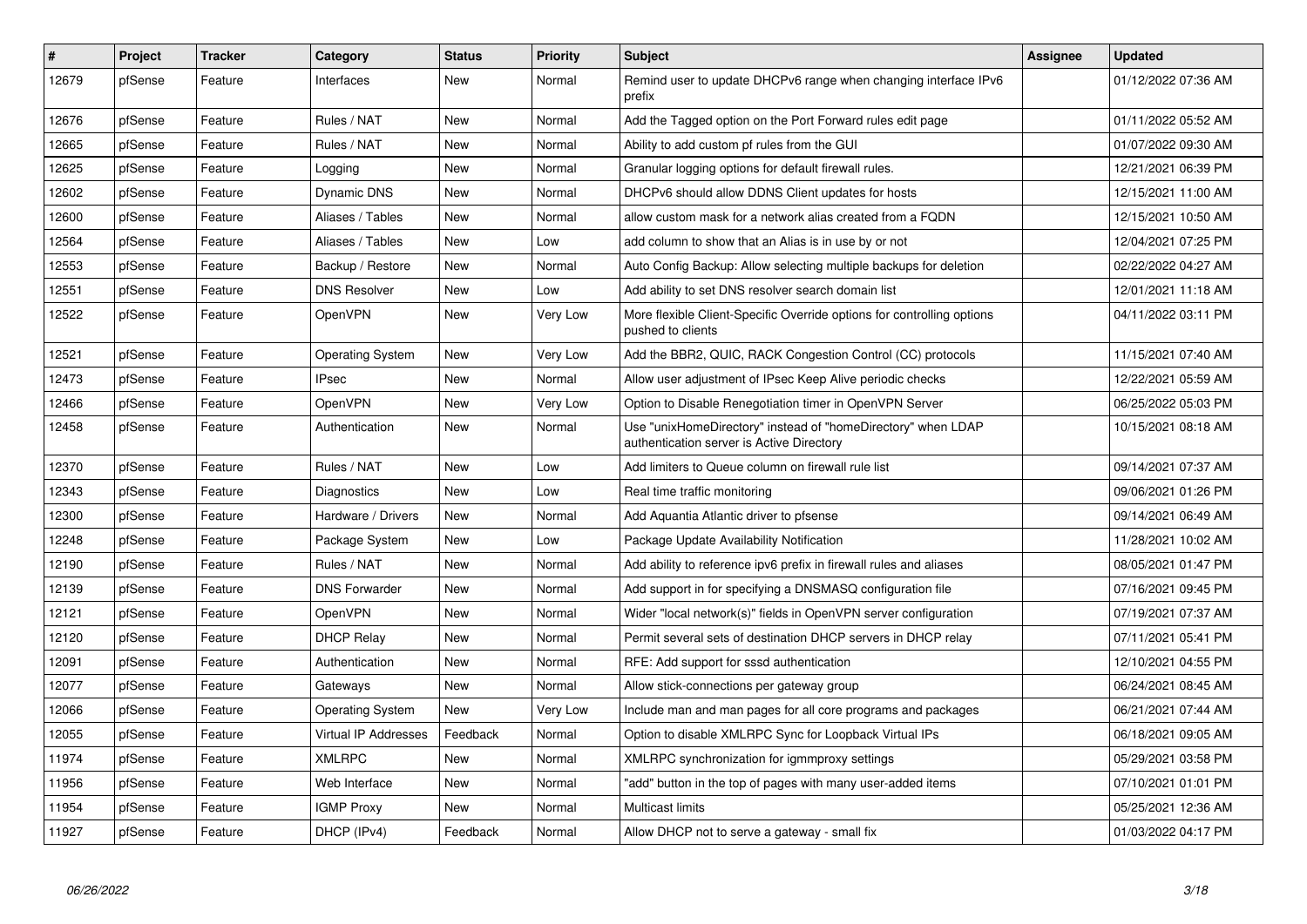| ∦     | Project | <b>Tracker</b> | Category                | <b>Status</b>                 | <b>Priority</b> | <b>Subject</b>                                                                                                                   | <b>Assignee</b> | <b>Updated</b>      |
|-------|---------|----------------|-------------------------|-------------------------------|-----------------|----------------------------------------------------------------------------------------------------------------------------------|-----------------|---------------------|
| 11921 | pfSense | Feature        | <b>DNS Resolver</b>     | New                           | Very Low        | Feature Request: Compile unbound with EDNS Client Subnet (ECS)<br>module (--enable-subnet)                                       |                 | 05/14/2021 07:29 AM |
| 11876 | pfSense | Feature        | Hardware / Drivers      | New                           | Normal          | OpenSSL does not use QAT acceleration on pfSense Plus<br>21.02-RELEASE-p1 or 21.05-DEVELOPMENT                                   |                 | 05/03/2021 08:02 AM |
| 11856 | pfSense | Feature        | Diagnostics             | <b>New</b>                    | Normal          | Replace/add Alias or DNS names for known LAN addresses in the<br>State table                                                     |                 | 04/27/2021 08:01 AM |
| 11757 | pfSense | Feature        | <b>XMLRPC</b>           | New                           | Normal          | Allow XMLRPC sync to bypass default auth server in favor of local<br>database                                                    |                 | 03/30/2021 03:18 PM |
| 11625 | pfSense | Feature        | <b>OpenVPN</b>          | New                           | Normal          | Cisco-AVPair aliases support                                                                                                     |                 | 03/05/2021 12:35 AM |
| 11604 | pfSense | Feature        | WireGuard               | New                           | Normal          | WireGuard Dynamic Listen Port Randomization                                                                                      |                 | 03/19/2021 10:59 AM |
| 11589 | pfSense | Feature        | <b>Traffic Graphs</b>   | <b>Pull Request</b><br>Review | Low             | Fix iftop experimental traffic fetcher, unify and improve output style                                                           |                 | 03/03/2021 03:30 PM |
| 11588 | pfSense | Feature        | WireGuard               | New                           | Low             | Automatically suggest next IP address in Wireguard interface subnet<br>when creating a peer                                      |                 | 12/22/2021 03:35 AM |
| 11440 | pfSense | Feature        | Web Interface           | <b>New</b>                    | Low             | Expand collapsed sections by clicking anywhere on header                                                                         |                 | 10/28/2021 01:35 PM |
| 11438 | pfSense | Feature        | Hardware / Drivers      | <b>New</b>                    | Low             | Allow multiple cryptographic accelerator modules to be loaded at the<br>same time                                                |                 | 02/18/2021 12:40 PM |
| 11379 | pfSense | Feature        | <b>Captive Portal</b>   | New                           | Normal          | <b>Template Roll Printer</b>                                                                                                     |                 | 02/07/2021 05:26 AM |
| 11369 | pfSense | Feature        | <b>Operating System</b> | <b>New</b>                    | Low             | add Enabling IPv6 Source Address Validation support                                                                              |                 | 02/04/2021 10:03 AM |
| 11324 | pfSense | Feature        | Logging                 | New                           | Normal          | Separate syslog "Remote log servers" Parameters                                                                                  |                 | 01/27/2021 10:47 AM |
| 11302 | pfSense | Feature        | WireGuard               | <b>New</b>                    | Normal          | WireGuard XMLRPC sync                                                                                                            |                 | 03/19/2021 10:59 AM |
| 11270 | pfSense | Feature        | VPN (Multiple Types)    | New                           | Low             | Consider integrating Nebula mesh VPN                                                                                             |                 | 01/20/2021 03:34 PM |
| 11262 | pfSense | Feature        | Rules / NAT             | New                           | Normal          | Time Based Rules - selects all days in the current month                                                                         |                 | 04/27/2021 12:32 PM |
| 11257 | pfSense | Feature        | Upgrade                 | <b>New</b>                    | Normal          | Installed Packages: Update all button                                                                                            |                 | 01/18/2021 10:45 AM |
| 11243 | pfSense | Feature        | Interfaces              | New                           | Normal          | individual pfctl snort2c tables per interface only blocking IPs for specific<br>interface when a rule triggers in snort/suricata |                 | 01/14/2021 03:02 PM |
| 11213 | pfSense | Feature        | Gateways                | <b>New</b>                    | Low             | Option to mark gateway as down directly from Table                                                                               |                 | 01/03/2021 07:09 AM |
| 11189 | pfSense | Feature        | Captive Portal          | New                           | Normal          | Captive Portal - Tarpit option                                                                                                   |                 | 12/23/2020 06:44 PM |
| 11169 | pfSense | Feature        | Interfaces              | <b>New</b>                    | Very Low        | Changing interface index order                                                                                                   |                 | 12/17/2020 05:44 AM |
| 11084 | pfSense | Feature        | <b>Dynamic DNS</b>      | New                           | Normal          | Dynamic DNS include option to specify virtual IP addresses                                                                       |                 | 11/19/2020 01:26 PM |
| 11056 | pfSense | Feature        | Interfaces              | New                           | Normal          | Add option to disable flow-control on interfaces in GUI                                                                          |                 | 11/11/2020 04:41 PM |
| 11004 | pfSense | Feature        | DHCP (IPv4)             | New                           | Low             | DHCP reservations with no IP address show entries in DHCP leases                                                                 |                 | 10/26/2020 07:22 AM |
| 10995 | pfSense | Feature        | <b>Operating System</b> | New                           | Low             | Remove VMware MSI-X from the PCI blacklist.                                                                                      |                 | 10/20/2020 11:40 AM |
| 10962 | pfSense | Feature        | Dynamic DNS             | New                           | Normal          | Add Cpanel support for Dynamic DNS Clients                                                                                       |                 | 12/28/2020 01:56 PM |
| 10918 | pfSense | Feature        | Aliases / Tables        | New                           | Low             | IP Aliases de-duplication                                                                                                        |                 | 12/13/2020 11:37 PM |
| 10890 | pfSense | Feature        | Interfaces              | New                           | Normal          | Allow multiple assigned interfaces to track status of a single switch port                                                       |                 | 09/14/2020 07:20 AM |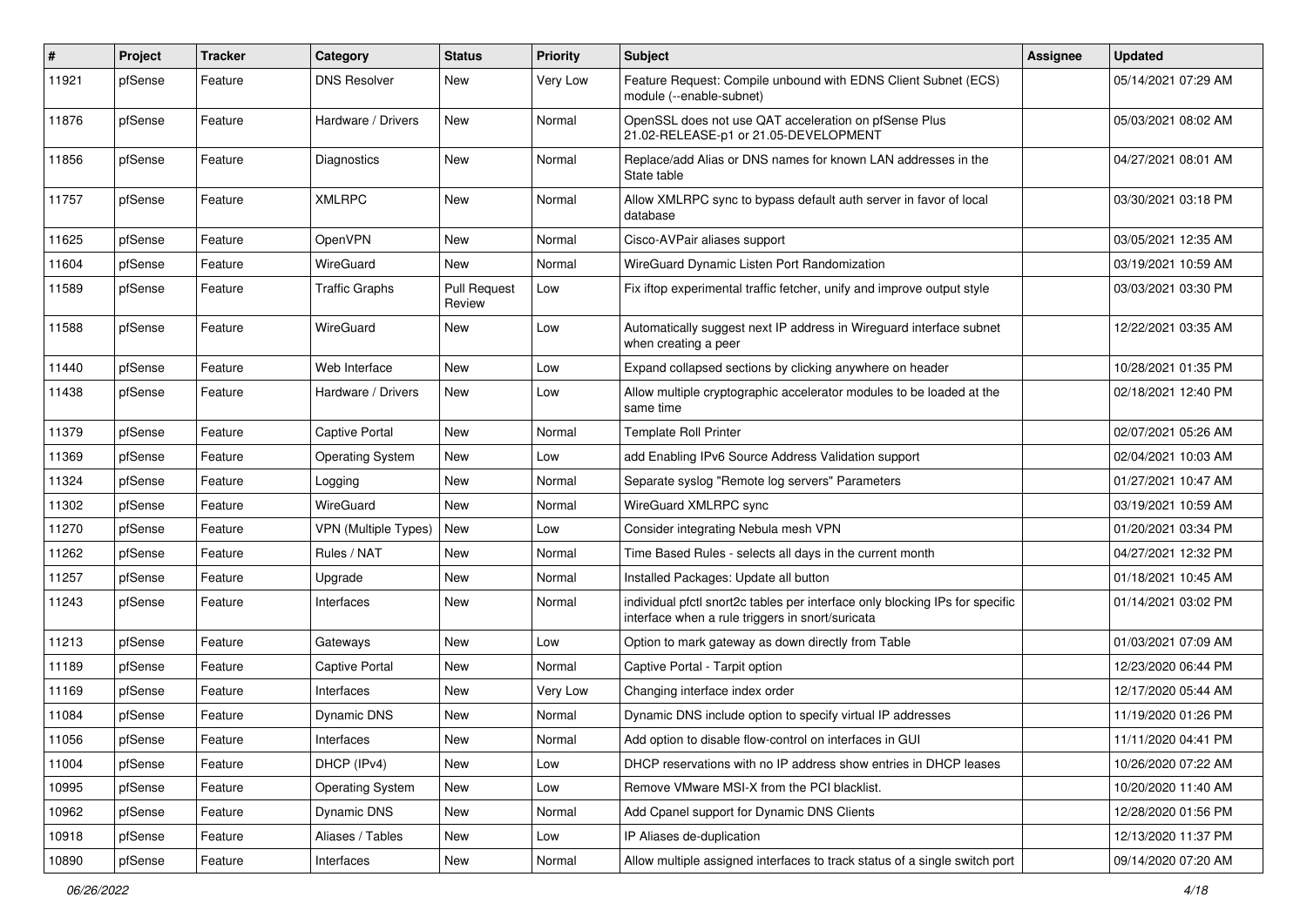| #     | Project | <b>Tracker</b> | Category                        | <b>Status</b> | <b>Priority</b> | Subject                                                                                                | <b>Assignee</b> | <b>Updated</b>      |
|-------|---------|----------------|---------------------------------|---------------|-----------------|--------------------------------------------------------------------------------------------------------|-----------------|---------------------|
| 10843 | pfSense | Feature        | Authentication                  | New           | Normal          | Allow user manager settings to specify multiple authentication servers                                 |                 | 01/13/2022 07:22 AM |
| 10839 | pfSense | Feature        | <b>Traffic Shaper</b><br>(ALTQ) | New           | Normal          | Add popular messengers to the Traffic Shaper Wizard                                                    |                 | 08/18/2020 10:07 AM |
| 10805 | pfSense | Feature        | Hardware / Drivers              | New           | Normal          | Intel QAT (QuickAssist) encryption support for PfSense                                                 |                 | 07/31/2020 03:13 PM |
| 10802 | pfSense | Feature        | DHCP (IPv4)                     | <b>New</b>    | Very Low        | Seperator for DHCP Static Mapped leases                                                                |                 | 07/31/2020 10:30 AM |
| 10732 | pfSense | Feature        | <b>High Availability</b>        | New           | Very Low        | Warning banner for secondary HA node                                                                   |                 | 12/23/2021 03:34 AM |
| 10731 | pfSense | Feature        | <b>XMLRPC</b>                   | <b>New</b>    | Very Low        | XML-sync primary/secondary config flag                                                                 |                 | 07/06/2020 03:52 PM |
| 10718 | pfSense | Feature        | <b>Notifications</b>            | New           | Normal          | Email notifications - add new field to enter a from: name                                              |                 | 07/01/2020 09:08 AM |
| 10651 | pfSense | Feature        | OpenVPN                         | New           | Normal          | Remove/replace deprecated OpenVPN options                                                              |                 | 06/10/2020 11:32 AM |
| 10645 | pfSense | Feature        | Package System                  | New           | Very Low        | Choosing active repo after restoring config but before starting pkgs<br>auto-installing                |                 | 09/22/2020 01:04 PM |
| 10621 | pfSense | Feature        | Hardware / Drivers              | Feedback      | Normal          | Update system.inc/system_identify_specific_platform() update to<br>accommodate AWS, Azure and GCP      |                 | 06/02/2020 03:16 PM |
| 10581 | pfSense | Feature        | Logging                         | New           | Normal          | Provide ability to disable nginx access logging to remote syslog server                                |                 | 05/21/2020 08:36 PM |
| 10514 | pfSense | Feature        | Web Interface                   | New           | Normal          | Add to every page an unparsed Notes field for administrative reference                                 |                 | 04/30/2020 06:32 PM |
| 10468 | pfSense | Feature        | Web Interface                   | New           | Normal          | Allow to download log files from WebGUI                                                                |                 | 04/17/2020 06:17 AM |
| 10467 | pfSense | Feature        | <b>Notifications</b>            | New           | Very Low        | Email alert functionality for system health                                                            |                 | 05/21/2020 06:02 AM |
| 10446 | pfSense | Feature        | Rules / NAT                     | <b>New</b>    | Very Low        | VIP address is not shown in firewall rules                                                             |                 | 06/09/2022 02:07 PM |
| 10404 | pfSense | Feature        | <b>NTPD</b>                     | New           | Normal          | Consider using chrony for NTP services                                                                 |                 | 11/23/2021 06:59 PM |
| 10401 | pfSense | Feature        | Dashboard                       | New           | Normal          | Request: ability to sort/separate stopped/running Service(s) on<br>Dashboard -> Services Status widget |                 | 03/31/2020 04:48 PM |
| 10395 | pfSense | Feature        | Dashboard                       | New           | Low             | Add Dashboard System Information support for more PC Engines APU<br>boards                             |                 | 02/17/2022 01:02 AM |
| 10345 | pfSense | Feature        | DHCP (IPv4)                     | <b>New</b>    | Normal          | DHCP lease distinction between online and offline                                                      |                 | 03/16/2020 07:56 AM |
| 10312 | pfSense | Feature        | Rules / NAT                     | New           | Low             | Reordering of NAT rules without dragging                                                               |                 | 03/03/2020 07:28 AM |
| 10290 | pfSense | Feature        | Aliases / Tables                | New           | Very Low        | Firewall Aliases Add button on top of list                                                             |                 | 07/10/2021 01:03 PM |
| 10280 | pfSense | Feature        | Dashboard                       | New           | Low             | <b>DHCP Leases widget</b>                                                                              |                 | 11/07/2020 09:18 PM |
| 10258 | pfSense | Feature        | Certificates                    | New           | Very Low        | allow to sign CA                                                                                       |                 | 02/20/2020 04:20 AM |
| 10250 | pfSense | Feature        | DHCP (IPv4)                     | <b>New</b>    | Very Low        | DHCP lease view by interface                                                                           |                 | 02/11/2020 07:47 AM |
| 10238 | pfSense | Feature        | <b>Operating System</b>         | New           | Very Low        | Periodic Scrub of ZFS filesystem                                                                       |                 | 12/31/2020 03:02 PM |
| 10237 | pfSense | Feature        | Upgrade                         | New           | Normal          | Take ZFS snapshot on Upgrade                                                                           |                 | 04/07/2020 03:58 PM |
| 10223 | pfSense | Feature        | Interfaces                      | New           | Normal          | Add the ability to create additional loopback interfaces                                               |                 | 12/15/2020 04:35 PM |
| 10204 | pfSense | Feature        | Interfaces                      | New           | Low             | Possible clarification of Track IPv6 Interface Subnet ID                                               |                 | 01/23/2020 01:04 PM |
| 10144 | pfSense | Feature        | Web Interface                   | New           | Low             | Default Sort Order, DHCP Leases                                                                        |                 | 12/31/2019 06:47 PM |
| 10137 | pfSense | Feature        | Package System                  | New           | Normal          | net-mgmt/arpwatch: Update to 3.0                                                                       |                 | 12/30/2019 05:16 PM |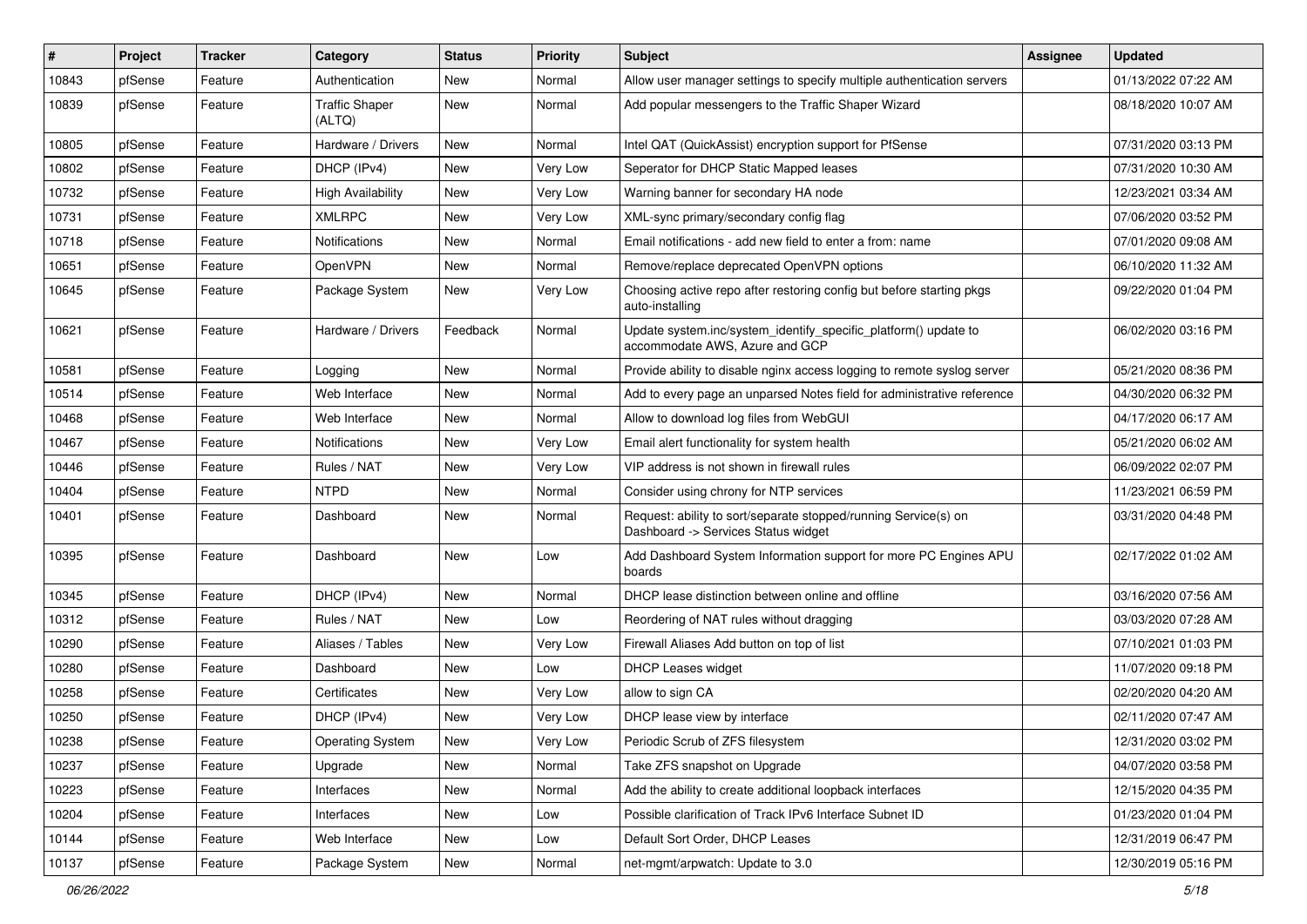| #    | Project | <b>Tracker</b> | Category                     | <b>Status</b> | <b>Priority</b> | Subject                                                                                   | Assignee | <b>Updated</b>      |
|------|---------|----------------|------------------------------|---------------|-----------------|-------------------------------------------------------------------------------------------|----------|---------------------|
| 9942 | pfSense | Feature        | <b>Operating System</b>      | New           | Normal          | Give pfSense the possibility to change the keyboard Layout for console<br>users           |          | 01/22/2021 02:33 AM |
| 9937 | pfSense | Feature        | Authentication               | New           | Normal          | OpenVPN Login User Privilege                                                              |          | 11/29/2019 08:46 AM |
| 9876 | pfSense | Feature        | <b>Operating System</b>      | New           | Normal          | PFsense on KVM: Web interface hint to disable "Hardware Checksum<br>Offloading"           |          | 07/03/2020 07:11 AM |
| 9857 | pfSense | Feature        | <b>IPsec</b>                 | <b>New</b>    | Normal          | IPsec Down/Up SMTP Notifications                                                          |          | 08/31/2021 08:07 AM |
| 9838 | pfSense | Feature        | OpenVPN                      | <b>New</b>    | Normal          | PKCS11 support                                                                            |          | 10/20/2019 02:12 PM |
| 9800 | pfSense | Feature        | Hardware / Drivers           | New           | Normal          | Add toggle for net.isr.dispatch=deferred in GUI                                           |          | 09/29/2019 06:18 AM |
| 9775 | pfSense | Feature        | Backup / Restore             | New           | Normal          | AutoConfigBackup - Rolling per day/hour cap on changes, retention<br>policy               |          | 09/20/2019 09:19 AM |
| 9732 | pfSense | Feature        | DHCP (IPv4)                  | New           | Normal          | System UTC time offset in DHCP Option 2                                                   |          | 09/06/2019 08:39 PM |
| 9718 | pfSense | Feature        | Diagnostics                  | New           | Low             | Make diag states summary table sortable                                                   |          | 10/06/2020 09:12 AM |
| 9717 | pfSense | Feature        | Web Interface                | <b>New</b>    | Low             | Search box for pfsense ?                                                                  |          | 07/05/2020 02:14 PM |
| 9680 | pfSense | Feature        | <b>DHCP Relay</b>            | New           | Normal          | Seperate DHCP Server and relay per interface                                              |          | 02/27/2020 10:47 AM |
| 9633 | pfSense | Feature        | PPPoE Server                 | <b>New</b>    | Normal          | PPPoE/L2TP Server Status Page                                                             |          | 10/09/2021 12:05 PM |
| 9627 | pfSense | Feature        | Captive Portal               | New           | Normal          | Captive Portal only shows authenticated users                                             |          | 08/14/2019 02:48 PM |
| 9621 | pfSense | Feature        | User Manager /<br>Privileges | New           | Normal          | More convenient deletion of single user privileges                                        |          | 07/09/2019 03:09 AM |
| 9617 | pfSense | Feature        | <b>PPP</b> Interfaces        | New           | Normal          | PPPoE Static IP Configuration in GUI                                                      |          | 10/15/2021 08:52 PM |
| 9591 | pfSense | Feature        | Rules / NAT                  | New           | Normal          | Add under firewall rules a search box                                                     |          | 08/14/2019 02:39 PM |
| 9575 | pfSense | Feature        | DHCP (IPv6)                  | <b>New</b>    | Very Low        | RFC 7078 - Distributing Address Selection Policy Using DHCPv6                             |          | 08/14/2019 02:39 PM |
| 9574 | pfSense | Feature        | Package System               | <b>New</b>    | Normal          | Show changelog at package upgrade                                                         |          | 06/02/2019 04:35 AM |
| 9544 | pfSense | Feature        | Routing                      | <b>New</b>    | Normal          | Enable RADIX_MPATH                                                                        |          | 04/21/2022 12:39 PM |
| 9536 | pfSense | Feature        | DHCP (IPv6)                  | New           | Normal          | Support dynamic prefix in DHCPv6 Server                                                   |          | 05/25/2022 04:27 AM |
| 9464 | pfSense | Feature        | Interfaces                   | New           | Normal          | Marvell 6000 -- netgate hardware (e.g.: XG-7100, XG-3100) internal<br>switch LACP support |          | 04/08/2019 07:58 AM |
| 9436 | pfSense | Feature        | <b>DNS Resolver</b>          | New           | Normal          | Unbound: enable dnstap support                                                            |          | 03/27/2019 07:54 PM |
| 9336 | pfSense | Feature        | Notifications                | New           | Very Low        | Make Dynamic DNS update notification e-mail optional                                      |          | 02/18/2019 11:49 AM |
| 9293 | pfSense | Feature        | Web Interface                | <b>New</b>    | Low             | Provide WebUI message (banner) prior to login                                             |          | 08/14/2019 02:39 PM |
| 9288 | pfSense | Feature        | Authentication               | New           | Normal          | SSHGuard add pfSense signature in standard                                                |          | 08/14/2019 01:19 PM |
| 9253 | pfSense | Feature        | User Manager /<br>Privileges | New           | Normal          | RFE: True View-Only WebCFG options                                                        |          | 08/21/2019 09:21 AM |
| 9226 | pfSense | Feature        | Web Interface                | New           | Normal          | zfs GUI functionality - alerts                                                            |          | 12/31/2020 02:50 PM |
| 9222 | pfSense | Feature        | Authentication               | New           | Normal          | Add sshguard log when release an IP                                                       |          | 08/14/2019 01:00 PM |
| 9165 | pfSense | Feature        | Authentication               | New           | Normal          | only IPs can be added to sshguard whitelist                                               |          | 04/21/2022 12:39 PM |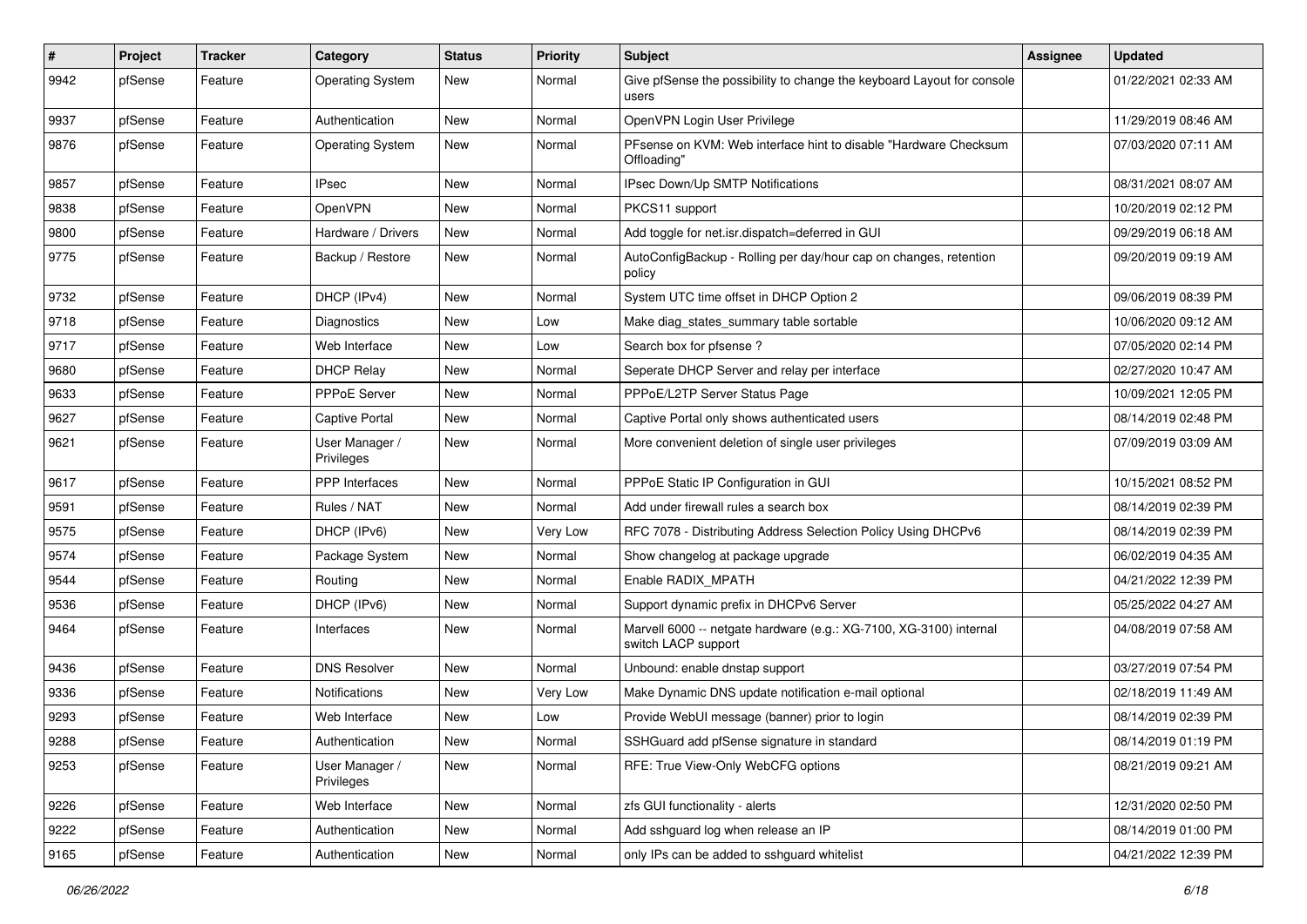| #    | Project | <b>Tracker</b> | Category                                 | <b>Status</b> | <b>Priority</b> | Subject                                                                                                             | <b>Assignee</b> | <b>Updated</b>      |
|------|---------|----------------|------------------------------------------|---------------|-----------------|---------------------------------------------------------------------------------------------------------------------|-----------------|---------------------|
| 9156 | pfSense | Feature        | <b>OpenVPN</b>                           | New           | Normal          | OpenVPN: Add tickbox for 'nopool' directive                                                                         |                 | 04/14/2020 01:45 PM |
| 9130 | pfSense | Feature        | DHCP (IPv4)                              | <b>New</b>    | Normal          | Request ID [#INC-16195]: DHCP - PXE Boot                                                                            |                 | 09/10/2020 01:39 PM |
| 9063 | pfSense | Feature        | Dynamic DNS                              | New           | Normal          | Allow dynamic DNS client entry to specify which Check IP service to<br>use                                          |                 | 10/24/2018 11:53 AM |
| 9060 | pfSense | Feature        | Logging                                  | <b>New</b>    | Normal          | add rule name filtering field for firewall log viewer                                                               |                 | 08/14/2019 12:38 PM |
| 9038 | pfSense | Feature        | Logging                                  | New           | Normal          | Live view of any log file                                                                                           |                 | 08/19/2019 02:55 PM |
| 8929 | pfSense | Feature        | Web Interface                            | New           | Normal          | Scroll bar css dark theme                                                                                           |                 | 08/14/2019 12:16 PM |
| 8879 | pfSense | Feature        | DHCP (IPv4)                              | New           | Very Low        | DHCP options ADD force options                                                                                      |                 | 09/07/2018 09:14 AM |
| 8775 | pfSense | Feature        | Authentication                           | New           | Very Low        | Use SRV record for LDAP Authentication                                                                              |                 | 05/06/2020 07:49 AM |
| 8712 | pfSense | Feature        | <b>Traffic Shaper</b><br>(ALTQ)          | <b>New</b>    | Normal          | QOS on ipsec links                                                                                                  |                 | 06/22/2020 06:27 AM |
| 8694 | pfSense | Feature        | Authentication                           | <b>New</b>    | Very Low        | Client CA Auth for PFSense WebGui                                                                                   |                 | 08/21/2019 09:25 AM |
| 8641 | pfSense | Feature        | Web Interface                            | <b>New</b>    | Normal          | Need way to disable HSTS and/or replace webConfigurator certificate<br>from CLI                                     |                 | 07/16/2018 10:21 AM |
| 8599 | pfSense | Feature        | Rules / NAT                              | New           | Very Low        | IPv6 flow labels                                                                                                    |                 | 07/16/2018 07:36 AM |
| 8558 | pfSense | Feature        | Web Interface                            | New           | Normal          | Add more table sorting in various UI pages                                                                          |                 | 08/21/2019 09:14 AM |
| 8532 | pfSense | Feature        | OpenVPN                                  | New           | Low             | Ability to add metric to pushed routes                                                                              |                 | 05/22/2018 07:45 AM |
| 8520 | pfSense | Feature        | Interfaces                               | New           | Normal          | Option to auto-renew DHCP on interface with an offline gateway or<br>marked as down                                 |                 | 07/20/2021 11:00 AM |
| 8483 | pfSense | Feature        | <b>Traffic Shaper</b><br>(ALTQ)          | New           | Normal          | Allow user to choose order of Queues status                                                                         |                 | 08/21/2019 09:12 AM |
| 8474 | pfSense | Feature        | <b>High Availability</b>                 | New           | Low             | Easier Conversion to HA Pair from Existing Non-HA Firewall                                                          |                 | 04/19/2018 11:52 PM |
| 8458 | pfSense | Feature        | Dashboard                                | New           | Low             | Allow reordering of interface widget                                                                                |                 | 08/14/2019 10:52 AM |
| 8385 | pfSense | Feature        | Rules / NAT                              | <b>New</b>    | Normal          | Utilize IP addresses from successfully authenticated OpenVPN<br>endpoints to Update Firewall Rules                  |                 | 07/19/2018 03:07 PM |
| 8372 | pfSense | Feature        | Logging                                  | New           | Normal          | add gui setting to adjust refresh rate for dynamic firewall logs                                                    |                 | 08/14/2019 10:31 AM |
| 8346 | pfSense | Feature        | <b>IPsec</b>                             | New           | Normal          | Let pFSense act as an IPSec XAuth VPN Client                                                                        |                 | 02/23/2018 07:39 AM |
| 8330 | pfSense | Feature        | DHCP (IPv4)                              | New           | Normal          | add options for ddns-local-address statements                                                                       |                 | 04/27/2021 12:31 PM |
| 8316 | pfSense | Feature        | Rules / NAT                              | New           | Low             | expiration date when creating new rules                                                                             |                 | 08/21/2019 09:11 AM |
| 8262 | pfSense | Feature        | IPv6 Router<br>Advertisements<br>(RADVD) | New           | Normal          | Make each prefix flags configurable separately.                                                                     |                 | 01/16/2018 12:35 PM |
| 8243 | pfSense | Feature        | <b>XMLRPC</b>                            | New           | Normal          | Sync dashboard settings over xmlrpc                                                                                 |                 | 08/21/2019 10:42 AM |
| 8236 | pfSense | Feature        | <b>DNS Resolver</b>                      | New           | Normal          | Ability to configure "forward-first" and "forward-host" options for more<br>robust domain overrides in DNS Resolver |                 | 12/26/2017 01:26 AM |
| 8178 | pfSense | Feature        | Package System                           | New           | Normal          | Allow setting attributes for form elements in package XML                                                           |                 | 12/09/2017 07:48 PM |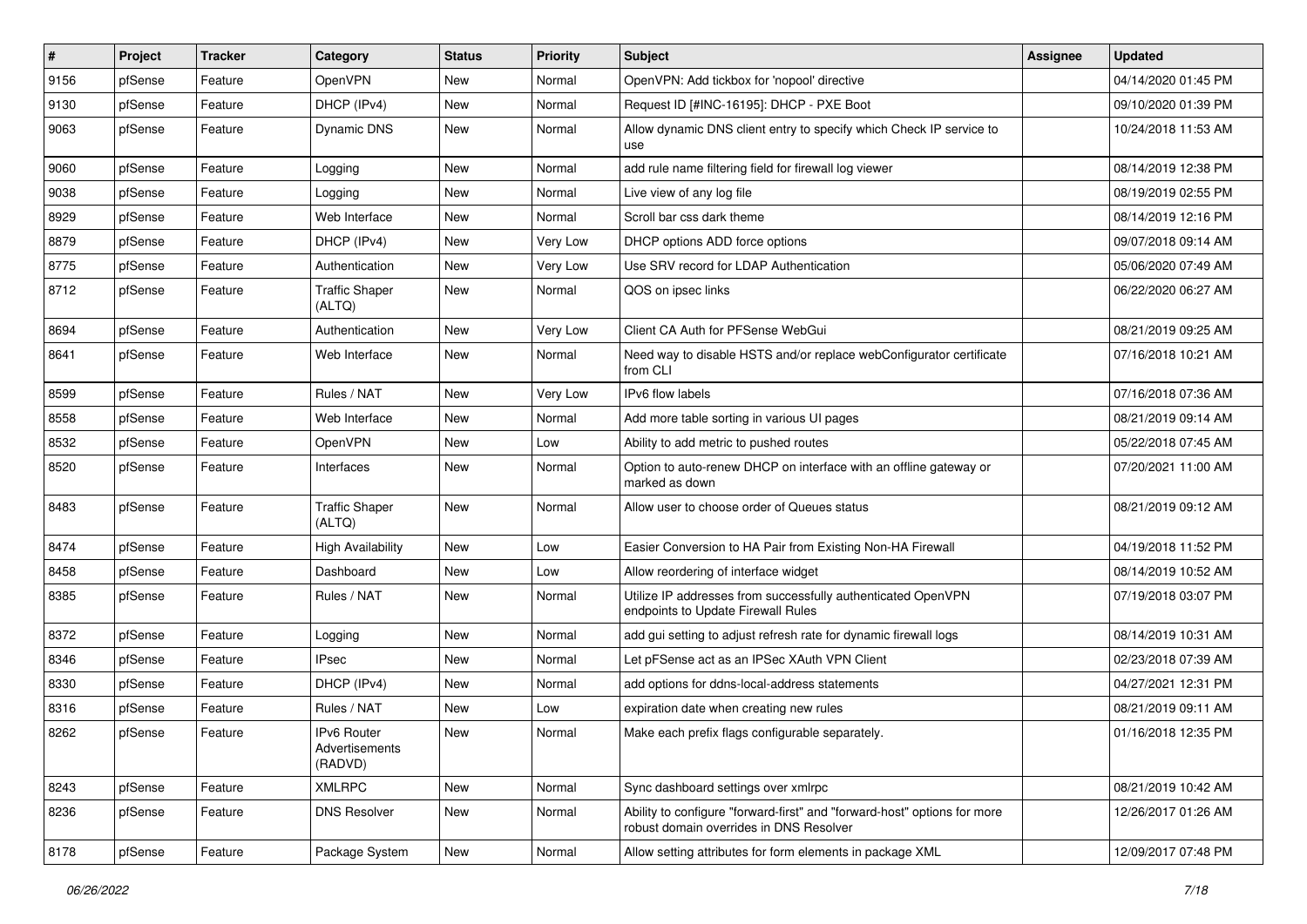| $\vert$ # | Project | <b>Tracker</b> | Category                | <b>Status</b> | <b>Priority</b> | Subject                                                                                                               | Assignee | <b>Updated</b>      |
|-----------|---------|----------------|-------------------------|---------------|-----------------|-----------------------------------------------------------------------------------------------------------------------|----------|---------------------|
| 8173      | pfSense | Feature        | Interfaces              | New           | Normal          | dhcp6c - RAW Options                                                                                                  |          | 05/29/2022 05:34 PM |
| 8170      | pfSense | Feature        | <b>XMLRPC</b>           | New           | Normal          | XMLRPC Sync deletes entires on remote System                                                                          |          | 08/21/2019 10:42 AM |
| 8168      | pfSense | Feature        | IPsec                   | New           | Normal          | strongswan dhcp option                                                                                                |          | 12/19/2017 04:14 AM |
| 8149      | pfSense | Feature        | <b>NTPD</b>             | New           | Normal          | <b>NTPsec</b>                                                                                                         |          | 10/11/2020 10:59 AM |
| 8078      | pfSense | Feature        | PPP Interfaces          | New           | Normal          | PPPoE Reconnect Wait Time                                                                                             |          | 11/09/2017 05:13 PM |
| 8036      | pfSense | Feature        | <b>IPsec</b>            | New           | Normal          | Want to run multiple Mobile Client IKEv2 server instances                                                             |          | 08/14/2019 09:31 AM |
| 7988      | pfSense | Feature        | Web Interface           | New           | Normal          | Compact Theme based on Compact-RED with the default theme<br>colors.                                                  |          | 10/23/2017 05:34 AM |
| 7974      | pfSense | Feature        | Dashboard               | <b>New</b>    | Normal          | ZFS RAID Monitor Not available                                                                                        |          | 08/20/2019 01:34 PM |
| 7971      | pfSense | Feature        | Captive Portal          | New           | Normal          | Allow import, export and synchronization of MACs under Captive Portal<br>service                                      |          | 10/19/2017 04:56 AM |
| 7957      | pfSense | Feature        | Web Interface           | <b>New</b>    | Normal          | GUI theme - separate "colour" from "compact/normal" in theme<br>dropdown                                              |          | 10/17/2017 06:58 AM |
| 7956      | pfSense | Feature        | Web Interface           | New           | Normal          | Favicon able to match GUI colour setting?                                                                             |          | 10/17/2017 06:36 AM |
| 7934      | pfSense | Feature        | Dashboard               | New           | Very Low        | format support phone# for international use                                                                           |          | 10/12/2017 04:38 PM |
| 7922      | pfSense | Feature        | Rules / NAT             | New           | Normal          | Add the option to select the ISP IPv6 Delegated Prefix as a destination<br>in firewall rules                          |          | 10/10/2017 06:36 PM |
| 7888      | pfSense | Feature        | Package System          | <b>New</b>    | Normal          | Add a button in package manager GUI to upgrade all packages                                                           |          | 09/28/2017 05:50 AM |
| 7881      | pfSense | Feature        | <b>OpenVPN</b>          | New           | Normal          | OpenVPN client - add support for multiple server entries                                                              |          | 08/14/2019 09:32 AM |
| 7852      | pfSense | Feature        | <b>DNS Resolver</b>     | <b>New</b>    | Normal          | Add views support to Unbound GUI                                                                                      |          | 09/11/2017 12:26 PM |
| 7812      | pfSense | Feature        | Web Interface           | <b>New</b>    | Normal          | ZFS handling of autopreplace                                                                                          |          | 08/13/2019 03:53 PM |
| 7800      | pfSense | Feature        | Logging                 | New           | Normal          | Add option for state logging                                                                                          |          | 08/13/2019 03:51 PM |
| 7799      | pfSense | Feature        | Rules / NAT             | New           | Normal          | Make an ajax call to toggle logging by clicking on the logging icon next<br>to a rule                                 |          | 08/13/2019 09:40 AM |
| 7783      | pfSense | Feature        | <b>Operating System</b> | New           | Normal          | Support for hosting VMs on pfSense using bhyve                                                                        |          | 03/25/2022 11:53 AM |
| 7781      | pfSense | Feature        | Rules / NAT             | New           | Normal          | Please Enable Rule Separators on Manual Outbound NAT                                                                  |          | 08/21/2019 09:07 AM |
| 7773      | pfSense | Feature        | IPsec                   | New           | Normal          | IPSec using IKEv2 with split DNS not using provided domain names                                                      |          | 08/15/2017 05:25 PM |
| 7761      | pfSense | Feature        | Rules / NAT             | New           | Normal          | Add a way to match on IPv6 proto=0 (hop-by-hop header extension)                                                      |          | 08/13/2019 03:49 PM |
| 7747      | pfSense | Feature        | Console Menu            | <b>New</b>    | Normal          | Minor UI Tweak: Make hitting enter on the console (esp via SSH)<br>should not log you out, but simply redraw the menu |          | 08/01/2017 04:03 PM |
| 7738      | pfSense | Feature        | <b>IPsec</b>            | New           | Normal          | Highlight which IPSec (or other VPN) crypto modes are<br>hardware-accelerated in the UI                               |          | 08/13/2019 03:46 PM |
| 7720      | pfSense | Feature        | Hardware / Drivers      | New           | Normal          | Add general watchdog kernel modules (like ichwd) and watchdogd<br>support in the GUI.                                 |          | 08/19/2019 01:20 PM |
| 7718      | pfSense | Feature        | Dynamic DNS             | New           | Very Low        | Hostname for Custom DynDNS Updater.                                                                                   |          | 07/24/2017 10:05 AM |
| 7688      | pfSense | Feature        | Backup / Restore        | New           | Low             | AutoConfigBackup - Info Icon - username only                                                                          |          | 10/22/2017 10:46 AM |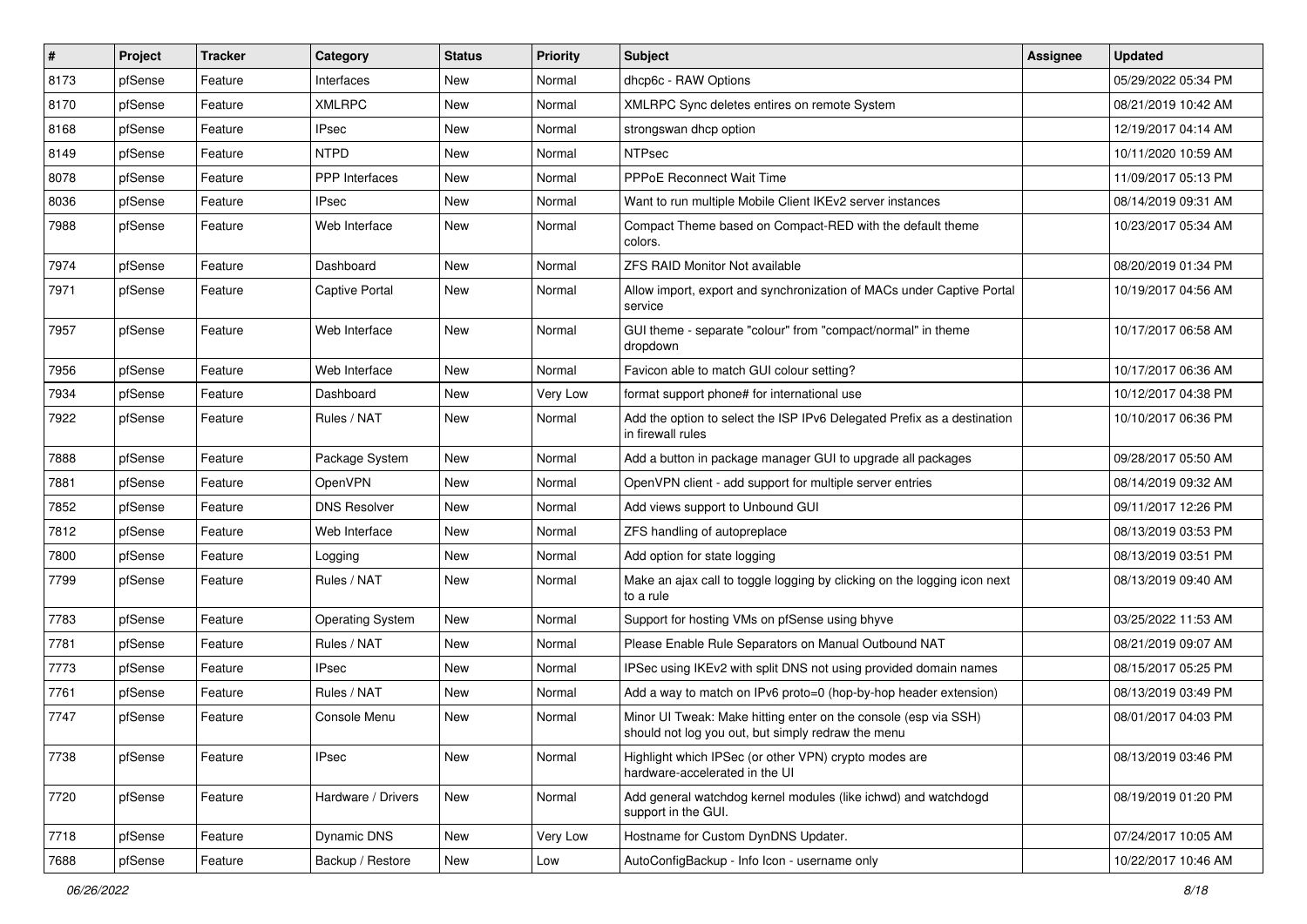| $\sharp$ | Project | <b>Tracker</b> | Category                | <b>Status</b> | <b>Priority</b> | <b>Subject</b>                                                                    | Assignee | <b>Updated</b>      |
|----------|---------|----------------|-------------------------|---------------|-----------------|-----------------------------------------------------------------------------------|----------|---------------------|
| 7671     | pfSense | Feature        | Gateway Monitoring      | <b>New</b>    | Normal          | Gateway Monitoring Via Custom Script or Telnet.                                   |          | 09/18/2020 02:59 PM |
| 7626     | pfSense | Feature        | Interfaces              | New           | Normal          | Add IPoE support for WAN                                                          |          | 01/01/2022 12:31 AM |
| 7602     | pfSense | Feature        | <b>Operating System</b> | New           | Normal          | Auto-Create bootable USB for recovery                                             |          | 08/13/2019 09:50 AM |
| 7563     | pfSense | Feature        | L <sub>2</sub> TP       | New           | Normal          | 12tp Suggestion: consider allowing IP/Subnet for the user.                        |          | 08/21/2019 10:52 AM |
| 7541     | pfSense | Feature        | Installer               | New           | Normal          | ZFS Install, add hot spare option                                                 |          | 08/14/2019 09:32 AM |
| 7531     | pfSense | Feature        | Package System          | <b>New</b>    | Low             | pkg behavior when encountering invalid SSL certificate                            |          | 05/08/2017 06:57 PM |
| 7521     | pfSense | Feature        | Package System          | <b>New</b>    | High            | Package Updates via Mirror                                                        |          | 05/04/2017 08:21 PM |
| 7495     | pfSense | Feature        | <b>DNS Resolver</b>     | New           | Low             | Ability to set TTL for local for Unbound host overrides and dhcp leases           |          | 03/06/2018 09:46 AM |
| 7459     | pfSense | Feature        | Diagnostics             | New           | Low             | "Refresh" button for Diagnostics/Tables display                                   |          | 08/21/2019 09:27 AM |
| 7442     | pfSense | Feature        | Diagnostics             | New           | Low             | Suggestions for Diagnostics / ARP Table and Diagnostics / NDP Table               |          | 08/21/2019 09:27 AM |
| 7441     | pfSense | Feature        | DHCP (IPv4)             | <b>New</b>    | Low             | Display start/end times for Static Mapping leases on DHCP<br>Leases/DHCPv6 Leases |          | 08/21/2019 10:48 AM |
| 7418     | pfSense | Feature        | Dynamic DNS             | <b>New</b>    | Normal          | Dynamic dns should be sorted interface name                                       |          | 08/21/2019 08:58 AM |
| 7405     | pfSense | Feature        | DHCP (IPv4)             | New           | Normal          | Ability to add dhcp host reservations from "Diagnostics -> ARP table"             |          | 10/12/2020 08:22 AM |
| 7365     | pfSense | Feature        | Logging                 | New           | Low             | Pass firewall/filter rule set through logging for centralized loggers to key      |          | 03/07/2017 10:44 AM |
| 7292     | pfSense | Feature        | Dynamic DNS             | New           | Normal          | DynamicDNS configuration does not sync to HA secondary                            |          | 02/21/2017 04:56 PM |
| 7287     | pfSense | Feature        | <b>NTPD</b>             | <b>New</b>    | Normal          | NTP add support for ACTS ref clock                                                |          | 10/12/2020 07:45 AM |
| 7281     | pfSense | Feature        | OpenVPN                 | New           | Normal          | OpenVPN: Add support for IPv6 dynamic prefix selection                            |          | 12/21/2017 08:56 PM |
| 7260     | pfSense | Feature        | Rules / NAT             | New           | Normal          | Source OS / p0f Database Missing Modern Operating Systems                         |          | 04/18/2020 02:25 AM |
| 7244     | pfSense | Feature        | Developer Tools         | New           | Normal          | Publish pfsense as a Vagrant Basebox                                              |          | 01/29/2019 04:09 AM |
| 7201     | pfSense | Feature        | <b>NTPD</b>             | <b>New</b>    | Normal          | NTP Support multiple GPS reference clocks                                         |          | 04/27/2021 12:31 PM |
| 7182     | pfSense | Feature        | Dashboard               | New           | Normal          | Break up System Widget on the Dashboard                                           |          | 08/21/2019 08:59 AM |
| 7181     | pfSense | Feature        | Rules / NAT             | New           | Low             | Add Top and Add Bottom on Seperator                                               |          | 08/21/2019 08:55 AM |
| 7085     | pfSense | Feature        | Rules / NAT             | New           | Normal          | <b>Edit Firewall Rules Seperator</b>                                              |          | 09/10/2017 09:15 AM |
| 7078     | pfSense | Feature        | OpenVPN                 | New           | Low             | Allow reordering of client specific overrides in OpenVPN                          |          | 11/21/2019 02:48 PM |
| 7030     | pfSense | Feature        | Multi-WAN               | New           | Very Low        | New Feature Load Balance Per Amount Of GB                                         |          | 08/13/2019 02:56 PM |
| 6960     | pfSense | Feature        | DHCP (IPv4)             | New           | Normal          | Consider replacing ISC DHCP server with KEA DHCP                                  |          | 09/24/2020 01:59 PM |
| 6956     | pfSense | Feature        | Captive Portal          | New           | Normal          | Allow more control over concurrent logins                                         |          | 11/23/2016 12:01 PM |
| 6917     | pfSense | Feature        | Upgrade                 | New           | Normal          | Add ability to choose from what IP/IFACE you search for updates                   |          | 11/11/2016 09:51 AM |
| 6845     | pfSense | Feature        | Interfaces              | New           | Normal          | DHCP / DHCPv6 WAN client status page                                              |          | 08/19/2019 12:37 PM |
| 6842     | pfSense | Feature        | Package System          | New           | Low             | Package Manager progress bar should indicate overall progress                     |          | 08/21/2019 08:55 AM |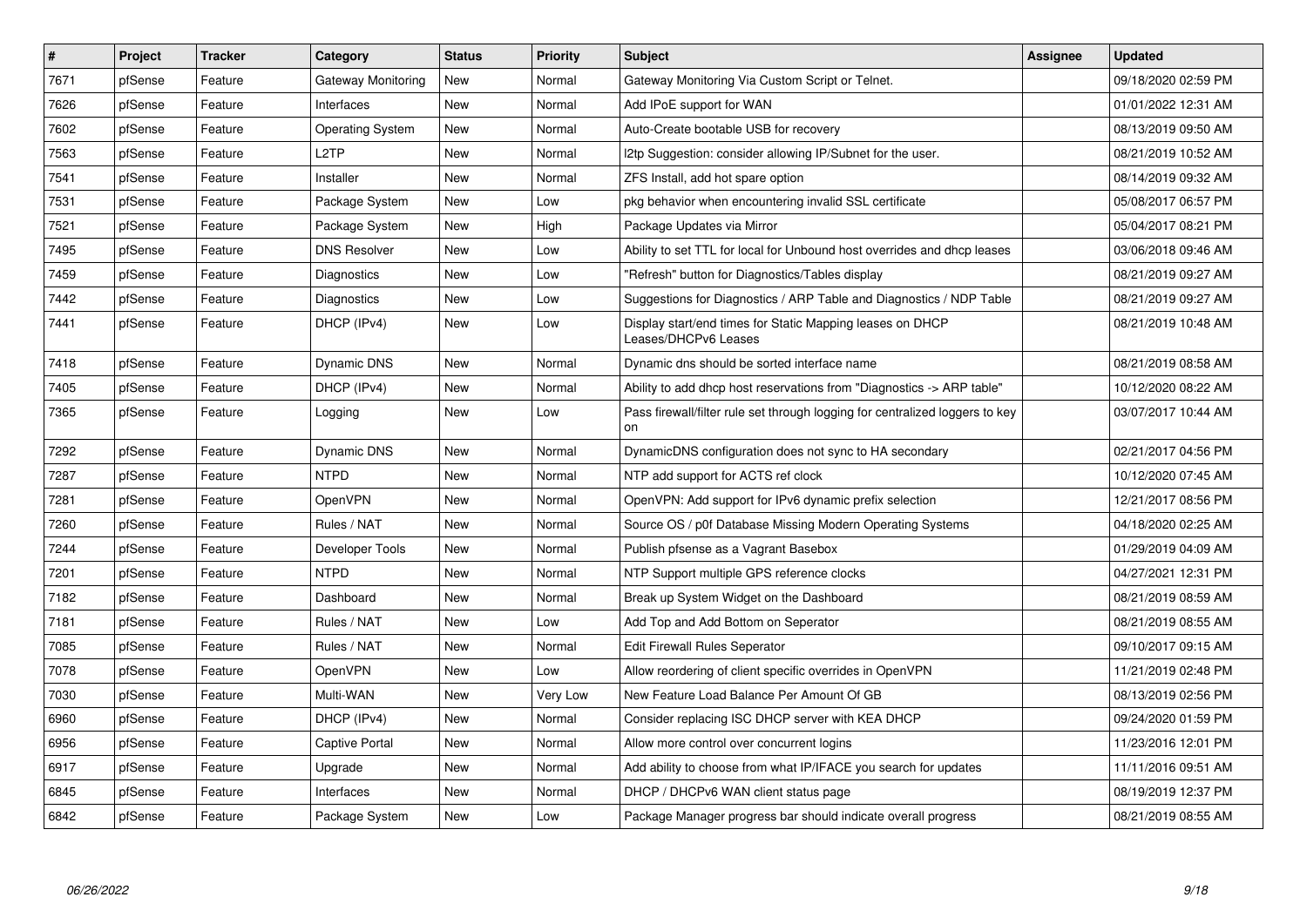| #    | Project | <b>Tracker</b> | Category                                 | <b>Status</b> | <b>Priority</b> | Subject                                                                                                      | Assignee | <b>Updated</b>      |
|------|---------|----------------|------------------------------------------|---------------|-----------------|--------------------------------------------------------------------------------------------------------------|----------|---------------------|
| 6816 | pfSense | Feature        | IPv6 Router<br>Advertisements<br>(RADVD) | <b>New</b>    | Normal          | Status and/or Diagnostics page for radvd                                                                     |          | 08/13/2019 02:35 PM |
| 6804 | pfSense | Feature        | Diagnostics                              | <b>New</b>    | Very Low        | Add row counter into Diagnostics -> Edit File                                                                |          | 08/20/2019 03:44 PM |
| 6796 | pfSense | Feature        | Interfaces                               | <b>New</b>    | Normal          | Allow hostnames as GRE and GIF endpoints                                                                     |          | 08/13/2019 02:35 PM |
| 6776 | pfSense | Feature        | Rules / NAT                              | New           | Normal          | Allow disabling of "filter rule association" by default                                                      |          | 08/17/2021 10:56 AM |
| 6738 | pfSense | Feature        | Web Interface                            | New           | Normal          | GUI Action Buttons replicated to the top of the List                                                         |          | 07/10/2021 01:04 PM |
| 6615 | pfSense | Feature        | DHCP (IPv4)                              | <b>New</b>    | Normal          | new DHCP server option                                                                                       |          | 08/13/2019 01:39 PM |
| 6608 | pfSense | Feature        | Backup / Restore                         | New           | Low             | backup and restore dhcp                                                                                      |          | 07/13/2016 04:09 PM |
| 6604 | pfSense | Feature        | <b>NTPD</b>                              | <b>New</b>    | Normal          | Allow NTP server list to be overridden by DHCP/PPP                                                           |          | 08/13/2019 01:39 PM |
| 6602 | pfSense | Feature        | User Manager /<br>Privileges             | New           | Normal          | Config writes denied via "deny config write" permission should notify as<br>such                             |          | 08/20/2019 03:43 PM |
| 6574 | pfSense | Feature        | Hardware / Drivers                       | New           | Normal          | Support USB RNDIS network interfaces                                                                         |          | 08/20/2019 08:46 AM |
| 6554 | pfSense | Feature        | <b>NTPD</b>                              | <b>New</b>    | Normal          | Reintroduce NTP mode7 for IEEE 1588 PTPd interop                                                             |          | 08/13/2019 01:40 PM |
| 6544 | pfSense | Feature        | DHCP (IPv4)                              | New           | Very Low        | RFC 3046 DHCP Option 82 support (and RFC 3315/4649/4580 for<br>IPv6                                          |          | 07/13/2020 02:14 AM |
| 6539 | pfSense | Feature        | Rules / NAT                              | <b>New</b>    | Normal          | ICMPv6 filtering requires multiple rules - no range support                                                  |          | 08/13/2019 01:23 PM |
| 6500 | pfSense | Feature        | Package System                           | <b>New</b>    | Normal          | Should be a way to determine which packages are available without<br>having to update/install                |          | 06/17/2016 05:34 PM |
| 6469 | pfSense | Feature        | Console Menu                             | <b>New</b>    | Normal          | Improve help + self documentation in console PHP shell                                                       |          | 08/13/2019 01:23 PM |
| 6457 | pfSense | Feature        | Installer                                | <b>New</b>    | Normal          | Allow ability to configure AWS EC2 AMI via userdata                                                          |          | 09/21/2020 02:54 PM |
| 6412 | pfSense | Feature        | <b>Operating System</b>                  | New           | Normal          | Add includedir directive for /var/etc/xinet.d to xinetd configuration                                        |          | 08/13/2019 01:23 PM |
| 6283 | pfSense | Feature        | DHCP (IPv6)                              | <b>New</b>    | Normal          | Register DHCPv6 leases with DNS resolver                                                                     |          | 08/21/2019 10:48 AM |
| 6228 | pfSense | Feature        | <b>Operating System</b>                  | <b>New</b>    | Normal          | Please provide a means for IGMPv3 and MLDv2 support                                                          |          | 05/20/2020 03:21 PM |
| 6215 | pfSense | Feature        | Web Interface                            | <b>New</b>    | Normal          | Create consistent UI for admin access security                                                               |          | 04/20/2016 03:05 PM |
| 6213 | pfSense | Feature        | <b>IPsec</b>                             | <b>New</b>    | Normal          | IPSEC: IPV4/IPV6 dual-interface-stack support for Mobile IKE                                                 |          | 04/20/2016 07:48 AM |
| 6207 | pfSense | Feature        | Rules / NAT                              | New           | Normal          | Please, add "THIS_IF broadcast" Macro for use in firewall rules                                              |          | 08/21/2019 11:01 AM |
| 6103 | pfSense | Feature        | <b>DNS Resolver</b>                      | New           | Normal          | DNS Resolver Outgoing Interfaces should be able to use Gateway<br>Groups                                     |          | 10/21/2019 08:02 AM |
| 6038 | pfSense | Feature        | Interfaces                               | New           | Normal          | Add ability to configure which interface is chosen for defining hostname<br>IP in /etc/hosts                 |          | 07/07/2017 09:56 AM |
| 5950 | pfSense | Feature        | DHCP (IPv6)                              | New           | Normal          | DHCPv6 Server support for PD of PD-obtained networks                                                         |          | 03/04/2016 03:04 AM |
| 5850 | pfSense | Feature        | User Manager /<br>Privileges             | New           | Normal          | Limit "WebCfg - System: User Manager page" privilege to non-admins<br>and non-admin groups                   |          | 02/19/2017 10:04 AM |
| 5835 | pfSense | Feature        | OpenVPN                                  | New           | Very Low        | Improve OpenVPN client gateway detection in edge cases where the<br>remote does not send gateway information |          | 03/20/2016 12:29 AM |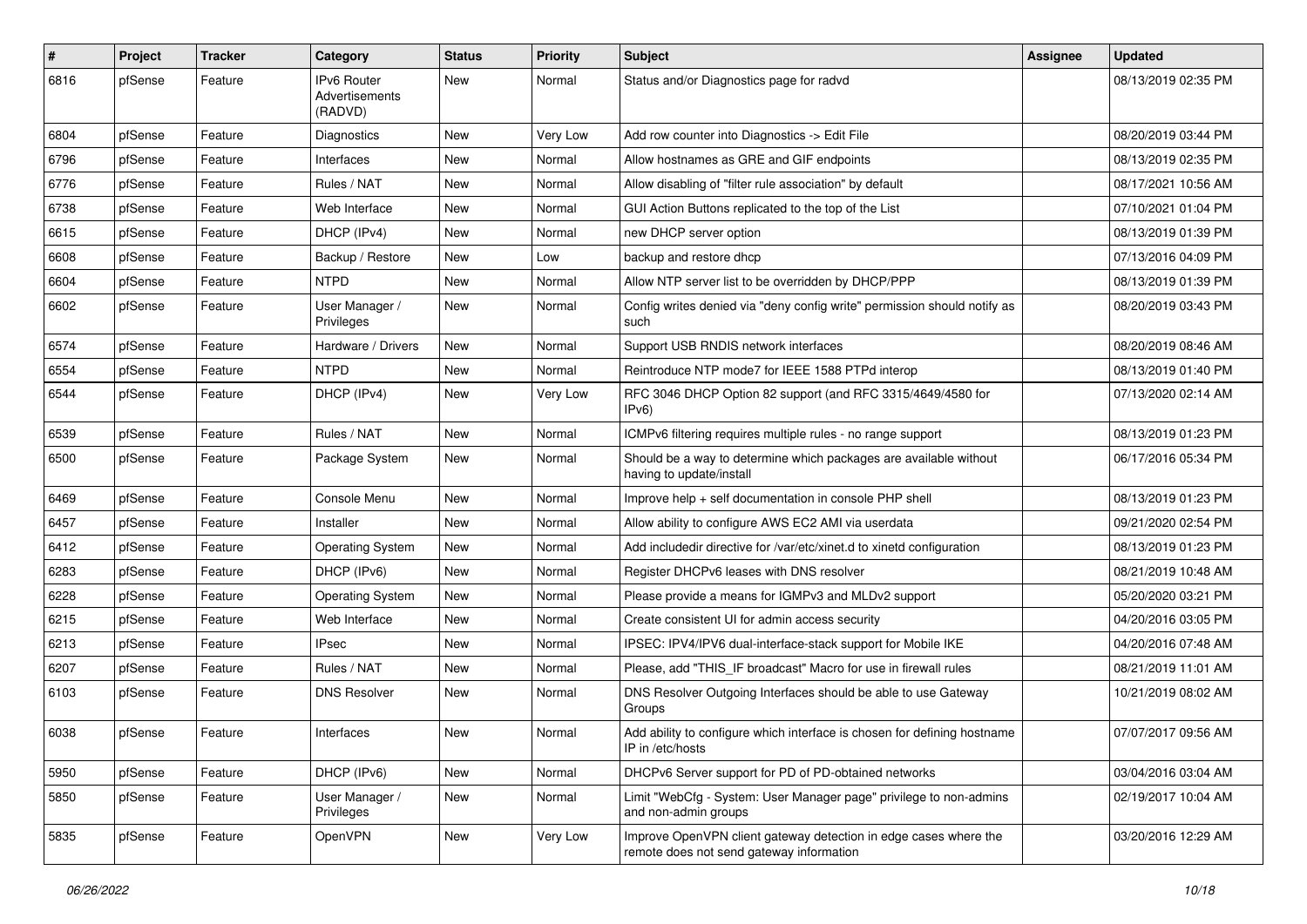| #    | Project | <b>Tracker</b> | Category                        | <b>Status</b> | <b>Priority</b> | Subject                                                                                   | Assignee | <b>Updated</b>      |
|------|---------|----------------|---------------------------------|---------------|-----------------|-------------------------------------------------------------------------------------------|----------|---------------------|
| 5825 | pfSense | Feature        | Authentication                  | New           | Normal          | Allow EAP-RADIUS for authentication servers                                               |          | 08/21/2019 10:32 AM |
| 5813 | pfSense | Feature        | <b>Traffic Shaper</b><br>(ALTQ) | <b>New</b>    | Normal          | Replacement of layer7 filter                                                              |          | 02/18/2017 05:08 PM |
| 5735 | pfSense | Feature        | Aliases / Tables                | <b>New</b>    | Very Low        | Automaticaly add DHCP leases to alias list or make it readable in<br>selected fields      |          | 08/21/2019 11:01 AM |
| 5619 | pfSense | Feature        | <b>Operating System</b>         | New           | Normal          | Curl with ARES support                                                                    |          | 08/13/2019 02:56 PM |
| 5567 | pfSense | Feature        | Dashboard                       | New           | Low             | CARP status widget does not update in real time                                           |          | 08/20/2019 03:33 PM |
| 5556 | pfSense | Feature        | Diagnostics                     | <b>New</b>    | Normal          | No error when downloading non-existing file on Diagnostics/Execute                        |          | 08/20/2019 03:43 PM |
| 5525 | pfSense | Feature        | <b>OpenVPN</b>                  | New           | Normal          | Add static routes for OpenVPN client remote peer addresses when<br>using non-default WANs |          | 11/25/2015 08:44 AM |
| 5510 | pfSense | Feature        | Package System                  | <b>New</b>    | Normal          | Need a simple way to enable/disable package-installed services                            |          | 04/21/2022 12:39 PM |
| 5474 | pfSense | Feature        | Interfaces                      | <b>New</b>    | Normal          | Add 802.1x configuration to wired interfaces.                                             |          | 03/16/2016 04:32 PM |
| 5360 | pfSense | Feature        | UPnP/NAT-PMP                    | <b>New</b>    | Normal          | Add possibility to configure independent "UPnP & NAT-PMP" instances                       |          | 10/31/2015 04:25 AM |
| 5331 | pfSense | Feature        | IPsec                           | New           | Normal          | IPSec table for tuning strongswan.conf                                                    |          | 05/05/2021 12:10 AM |
| 5307 | pfSense | Feature        | <b>RRD Graphs</b>               | New           | Low             | Add logarithmic scale option to RRD graphs                                                |          | 10/14/2015 07:37 AM |
| 5080 | pfSense | Feature        | DHCP (IPv4)                     | <b>New</b>    | Normal          | Settings tab under Services>DHCP Server                                                   |          | 08/13/2019 12:53 PM |
| 5074 | pfSense | Feature        | Upgrade                         | New           | Normal          | Standard release notes URLs to facilitate GUI viewing before upgrade                      |          | 04/21/2022 12:39 PM |
| 4997 | pfSense | Feature        | Rules / NAT                     | <b>New</b>    | Normal          | Add setting option to choose default log action for new firewall rules                    |          | 08/20/2019 03:29 PM |
| 4989 | pfSense | Feature        | <b>IPsec</b>                    | New           | Normal          | Allow all valid strongswan remote gateway options in gui                                  |          | 08/20/2015 02:57 PM |
| 4914 | pfSense | Feature        | <b>Diagnostics</b>              | <b>New</b>    | Low             | Packet Capture Settings                                                                   |          | 08/20/2019 08:51 AM |
| 4899 | pfSense | Feature        | DHCP (IPv4)                     | <b>New</b>    | Normal          | Additional BOOTP/DHCP Options should allow a force option                                 |          | 01/02/2018 02:24 PM |
| 4798 | pfSense | Feature        | <b>DNS Resolver</b>             | New           | Normal          | Make host and domain overrides available to both DNS Resolver and<br><b>DNS Forwarder</b> |          | 06/29/2015 02:14 AM |
| 4776 | pfSense | Feature        | <b>Wireless</b>                 | New           | Normal          | Add 802.1x dynamic vlan support                                                           |          | 10/02/2020 07:42 AM |
| 4724 | pfSense | Feature        | <b>Captive Portal</b>           | <b>New</b>    | Low             | Captive Portal Status Add Client Hostname                                                 |          | 05/22/2015 08:38 AM |
| 4707 | pfSense | Feature        | Rules / NAT                     | <b>New</b>    | Normal          | Can't override block port 0 rules in filter.inc                                           |          | 08/13/2019 12:53 PM |
| 4688 | pfSense | Feature        | <b>IPsec</b>                    | New           | Normal          | Missing TFC Traffic Flow Confidentiality support                                          |          | 11/15/2021 12:27 PM |
| 4681 | pfSense | Feature        | Backup / Restore                | New           | Normal          | AutoConfigBackup make a way to easily download a saved backup                             |          | 08/16/2019 12:46 PM |
| 4646 | pfSense | Feature        | Dashboard                       | New           | Normal          | Recover valuable vertical screen real estate in dashboard                                 |          | 04/20/2015 07:46 PM |
| 4628 | pfSense | Feature        | Web Interface                   | New           | Normal          | Add GUI to manage loader tunables (e.g. loader.conf.local)                                |          | 09/16/2015 04:28 PM |
| 4591 | pfSense | Feature        | IPsec                           | New           | Normal          | IPSec Failover Support for IP Addresses instead of Dynamic DNS /<br>Failover Group        |          | 09/04/2020 12:17 AM |
| 4501 | pfSense | Feature        | Notifications                   | New           | Normal          | Allow email report to send multiple destination                                           |          | 02/06/2016 04:07 AM |
| 4499 | pfSense | Feature        | <b>LAGG Interfaces</b>          | New           | Normal          | pfSense LAGG interfaces; unable to set speed and duplex for member<br>interfaces.         |          | 08/21/2019 11:16 AM |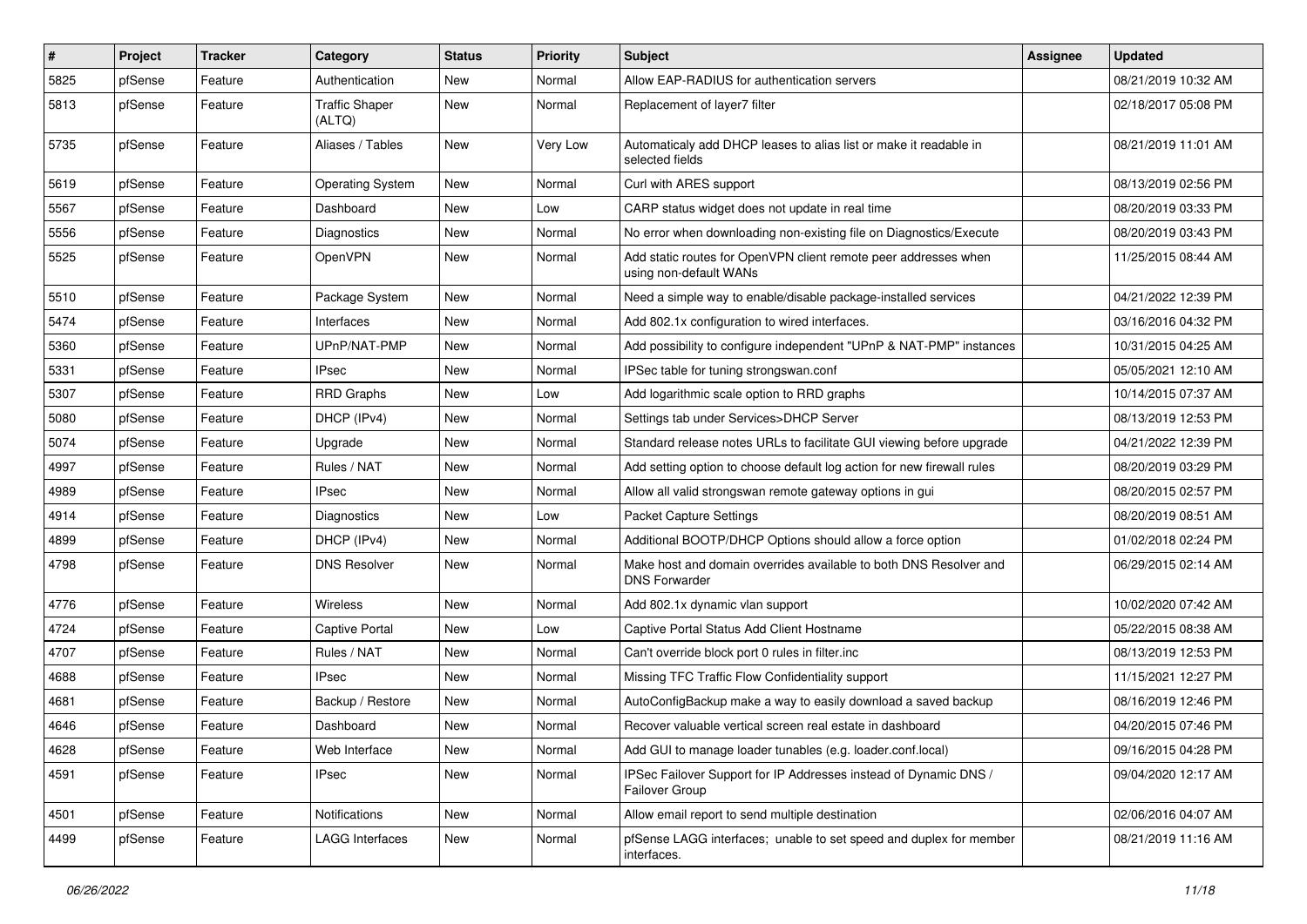| #    | Project | <b>Tracker</b> | Category                                        | <b>Status</b> | <b>Priority</b> | Subject                                                                                        | <b>Assignee</b> | <b>Updated</b>      |
|------|---------|----------------|-------------------------------------------------|---------------|-----------------|------------------------------------------------------------------------------------------------|-----------------|---------------------|
| 4472 | pfSense | Feature        | Build / Release                                 | New           | Normal          | Cryptographically sign every (sub-)release                                                     |                 | 08/13/2019 12:53 PM |
| 4470 | pfSense | Feature        | <b>IPv6 Router</b><br>Advertisements<br>(RADVD) | New           | Normal          | RA page in GUI                                                                                 |                 | 08/20/2019 12:20 PM |
| 4456 | pfSense | Feature        | Diagnostics                                     | <b>New</b>    | Normal          | Packet capture additional filtering options                                                    |                 | 08/20/2019 03:30 PM |
| 4374 | pfSense | Feature        | <b>Notifications</b>                            | New           | Low             | Add timestamps to notification e-mails                                                         |                 | 02/05/2015 12:43 AM |
| 4292 | pfSense | Feature        | <b>RRD Graphs</b>                               | New           | Normal          | Show 95th Percentile for IPv6 Traffic in RRD Graphs                                            |                 | 01/25/2015 02:24 PM |
| 4265 | pfSense | Feature        | UPnP/NAT-PMP                                    | New           | Normal          | UPNP allow use of alias and schedule                                                           |                 | 08/20/2019 02:57 PM |
| 4242 | pfSense | Feature        | Authentication                                  | New           | Normal          | Two Factor or OTP Authentication for Admin Interface                                           |                 | 01/04/2022 12:07 PM |
| 4234 | pfSense | Feature        | <b>IPsec</b>                                    | Assigned      | Low             | allow for strict user <> cn validation of mobile ipsec users when using<br>rsa+xauth           |                 | 01/24/2017 06:11 AM |
| 4195 | pfSense | Feature        | Aliases / Tables                                | New           | Low             | Aliases: sections                                                                              |                 | 08/21/2019 11:01 AM |
| 4165 | pfSense | Feature        | Rules / NAT                                     | <b>New</b>    | Low             | Allow for security zones when defining interfaces and firewall rules.                          |                 | 02/06/2016 04:35 AM |
| 4128 | pfSense | Feature        | <b>Notifications</b>                            | New           | Normal          | Email notification webgui configuration                                                        |                 | 11/18/2021 12:48 PM |
| 4098 | pfSense | Feature        | Authentication                                  | New           | Normal          | Add option to force a password change on login                                                 |                 | 08/21/2019 10:31 AM |
| 4010 | pfSense | Feature        | OpenVPN                                         | <b>New</b>    | Normal          | OpenVPN always loads engines available on openssl                                              |                 | 07/08/2016 10:29 PM |
| 3943 | pfSense | Feature        | <b>Operating System</b>                         | New           | Low             | pf - divert-reply not implemented (usefull for haproxy)                                        |                 | 10/16/2014 06:42 PM |
| 3899 | pfSense | Feature        | Web Interface                                   | <b>New</b>    | Normal          | Add feature to allow reordering of <package> items in config.xml</package>                     |                 | 09/27/2014 04:40 PM |
| 3895 | pfSense | Feature        | Configuration<br>Backend                        | New           | Normal          | Timeout for "Apply change"                                                                     |                 | 01/25/2021 08:07 AM |
| 3882 | pfSense | Feature        | Web Interface                                   | New           | Normal          | Add OUI database to the base system, remove dependency on nmap                                 |                 | 03/08/2018 06:44 PM |
| 3862 | pfSense | Feature        | <b>IGMP Proxy</b>                               | New           | Normal          | Allow configuration of IGMP proxy's 'quickleave' parameter from the<br>web interface           |                 | 04/05/2016 03:24 AM |
| 3859 | pfSense | Feature        | Gateway Monitoring                              | New           | Low             | Make it possible to set the source IP address for gateway monitoring                           |                 | 11/06/2016 10:12 PM |
| 3793 | pfSense | Feature        | Rules / NAT                                     | <b>New</b>    | Normal          | Enable external authentication support for rules                                               |                 | 08/05/2014 01:09 PM |
| 3718 | pfSense | Feature        | <b>IPv6 Router</b><br>Advertisements<br>(RADVD) | New           | Normal          | radvd - enhancement proposal: ability to advertise routes and some<br>fixes - patches attached |                 | 03/22/2020 02:59 PM |
| 3697 | pfSense | Feature        | Backup / Restore                                | <b>New</b>    | Normal          | New backup/restore area: Certificates                                                          |                 | 03/11/2017 11:30 AM |
| 3696 | pfSense | Feature        | Backup / Restore                                | New           | Normal          | Multiple items backup/restore                                                                  |                 | 06/06/2014 02:33 PM |
| 3652 | pfSense | Feature        | OpenVPN                                         | New           | Normal          | OpenVPN - Dynamic IPv6 Tunnel Network                                                          |                 | 03/20/2019 09:50 AM |
| 3623 | pfSense | Feature        | Package System                                  | <b>New</b>    | Normal          | Allow each package to choose if it is restarted on interface events                            |                 | 04/26/2014 01:00 PM |
| 3552 | pfSense | Feature        | PPP Interfaces                                  | New           | Normal          | Allow configuring link keep-alive value in PPP                                                 |                 | 05/14/2014 10:26 AM |
| 3534 | pfSense | Feature        | DHCP (IPv4)                                     | New           | Normal          | DDNS using arbitrary zone primary                                                              |                 | 07/08/2014 11:40 AM |
| 3387 | pfSense | Feature        | Aliases / Tables                                | New           | Normal          | process_alias_urltable Frequency                                                               |                 | 08/21/2019 11:01 AM |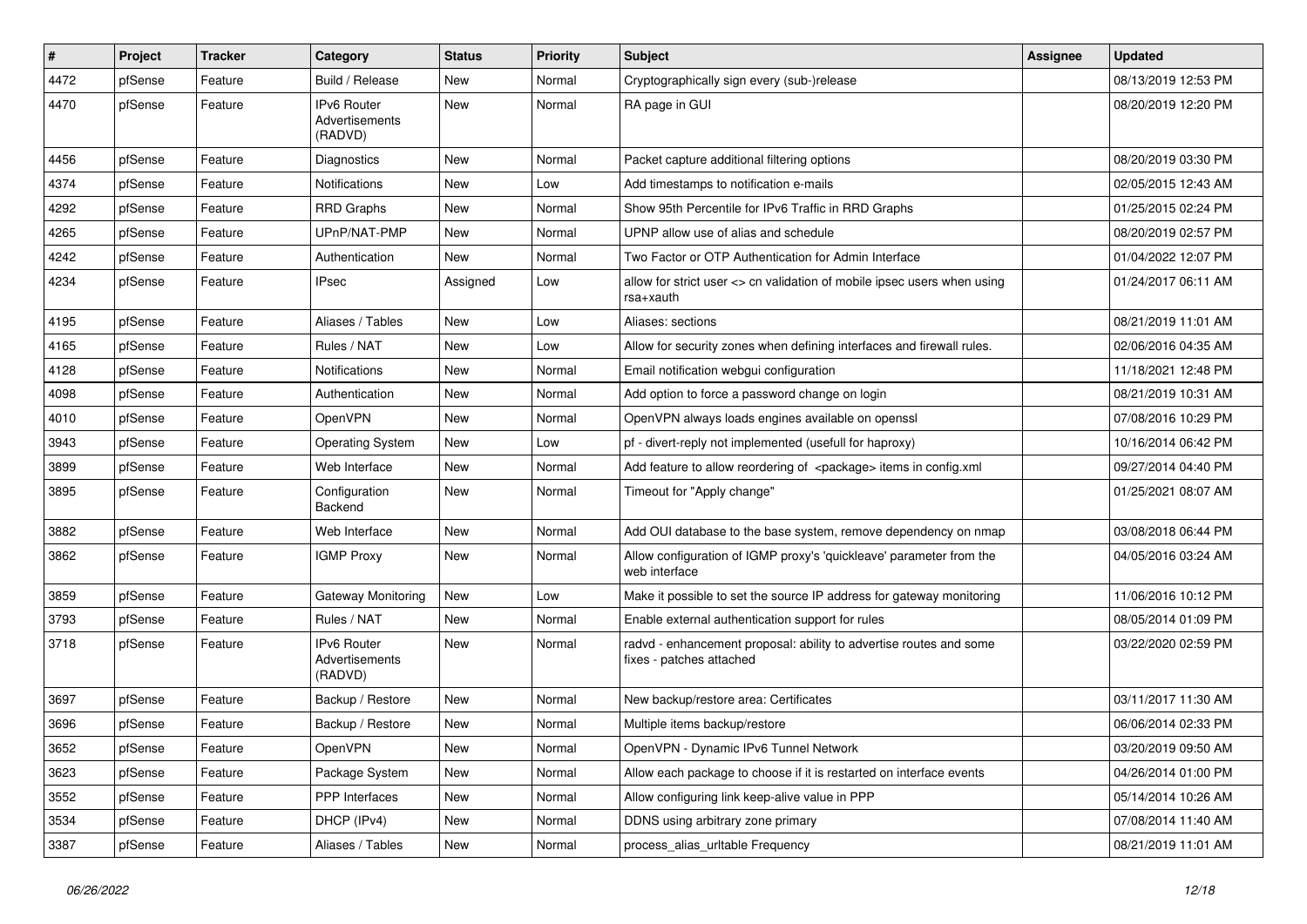| $\vert$ # | Project | <b>Tracker</b> | Category                        | <b>Status</b> | <b>Priority</b> | Subject                                                                                                                            | <b>Assignee</b> | <b>Updated</b>      |
|-----------|---------|----------------|---------------------------------|---------------|-----------------|------------------------------------------------------------------------------------------------------------------------------------|-----------------|---------------------|
| 3288      | pfSense | Feature        | Rules / NAT                     | New           | Normal          | Macros for Interface Networks on Outbound NAT rule Source<br>drop-down                                                             |                 | 08/21/2019 11:02 AM |
| 3185      | pfSense | Feature        | DHCP (IPv6)                     | New           | Normal          | Accommodate a DHCPv6 failover-like mechanism                                                                                       |                 | 11/24/2017 10:44 AM |
| 3162      | pfSense | Feature        | <b>PPP</b> Interfaces           | New           | Low             | <b>MLPPP Status of connections</b>                                                                                                 |                 | 08/20/2019 10:20 AM |
| 3115      | pfSense | Feature        | Multi-WAN                       | <b>New</b>    | Normal          | Traffic shaping for multi WAN                                                                                                      |                 | 12/07/2015 02:20 PM |
| 3087      | pfSense | Feature        | Web Interface                   | New           | Normal          | Setup Wizard does not include IPv6 options for interfaces                                                                          |                 | 07/10/2013 06:19 PM |
| 3053      | pfSense | Feature        | <b>Captive Portal</b>           | New           | Normal          | Automatically add DHCP static addresses to CP passthru-mac                                                                         |                 | 06/21/2013 11:54 AM |
| 2983      | pfSense | Feature        | DHCP (IPv4)                     | New           | Normal          | DHCPD: Add vendor-class-identifier and MAC-OIDs                                                                                    |                 | 05/29/2020 09:24 PM |
| 2965      | pfSense | Feature        | Rules / NAT                     | New           | Normal          | Mac Firewalling                                                                                                                    |                 | 04/24/2013 12:02 PM |
| 2963      | pfSense | Feature        | <b>Captive Portal</b>           | New           | Normal          | Captive Portal MAC authentication request                                                                                          |                 | 08/22/2017 09:09 PM |
| 2774      | pfSense | Feature        | DHCP (IPv4)                     | New           | Normal          | Extend DHCP Pools code to allow using different subnets                                                                            |                 | 08/19/2019 10:27 AM |
| 2771      | pfSense | Feature        | Rules / NAT                     | New           | Normal          | Add packet tracing simulator                                                                                                       |                 | 08/13/2019 12:24 PM |
| 2676      | pfSense | Feature        | Rules / NAT                     | New           | Normal          | Reply-to option in firewall rule                                                                                                   |                 | 05/05/2017 03:15 PM |
| 2593      | pfSense | Feature        | <b>XMLRPC</b>                   | New           | Normal          | sync NTPD, SNMP config between HA members                                                                                          |                 | 01/14/2015 09:04 AM |
| 2573      | pfSense | Feature        | <b>Captive Portal</b>           | New           | Normal          | Captive Portal support of RADIUS POD (Packet of Disconnect)                                                                        |                 | 10/17/2016 03:14 AM |
| 2545      | pfSense | Feature        | <b>Captive Portal</b>           | New           | Low             | CaptivePortal: Custom "Re-authenticate every x minutes"                                                                            |                 | 07/08/2012 05:21 PM |
| 2504      | pfSense | Feature        | LAGG Interfaces                 | New           | Normal          | lagg enhancements                                                                                                                  |                 | 01/08/2021 12:17 PM |
| 2479      | pfSense | Feature        | Dashboard                       | <b>New</b>    | Normal          | Allow reordering of the traffic graphs on the dashboard                                                                            |                 | 06/08/2012 04:13 PM |
| 2443      | pfSense | Feature        | <b>PPP</b> Interfaces           | New           | Normal          | Automatically start 3G usb interfaces upon plugin                                                                                  |                 | 05/20/2012 05:37 PM |
| 2410      | pfSense | Feature        | <b>DNS Forwarder</b>            | New           | Normal          | Support name based aliasing via CNAMEs or some other mechanism.                                                                    |                 | 12/11/2012 09:56 PM |
| 2358      | pfSense | Feature        | Rules / NAT                     | New           | Normal          | NAT64 Support                                                                                                                      |                 | 04/16/2022 06:52 PM |
| 2357      | pfSense | Feature        | Interfaces                      | New           | Low             | Support Dual Stack Lite                                                                                                            |                 | 05/13/2014 09:39 PM |
| 2323      | pfSense | Feature        | DHCP (IPv4)                     | New           | Low             | GUI doesn't allow to configure DHCP server to serve IP addresses<br>belonging to subnets wich are not associated with an interface |                 | 08/19/2019 10:27 AM |
| 2315      | pfSense | Feature        | <b>Traffic Shaper</b><br>(ALTQ) | New           | Normal          | Traffic Shaper - Adaptive Bandwidth Management                                                                                     |                 | 02/06/2016 05:07 AM |
| 2276      | pfSense | Feature        | Certificates                    | New           | Normal          | Remote CRL fetch support                                                                                                           |                 | 02/06/2016 04:14 AM |
| 2218      | pfSense | Feature        | CARP                            | New           | Normal          | Ability to delay CARP master status at boot time                                                                                   |                 | 03/03/2021 11:57 AM |
| 2117      | pfSense | Feature        | Operating System                | New           | Normal          | 6RD support for ISPs like Swisscom                                                                                                 |                 | 08/22/2014 10:40 AM |
| 2049      | pfSense | Feature        | Rules / NAT                     | New           | Normal          | Show Auto Generated Rules and Use them to turn features on/off when<br>applicable                                                  |                 | 08/20/2019 03:37 PM |
| 2025      | pfSense | Feature        | <b>Captive Portal</b>           | New           | Normal          | Captive Portal: Easy accessible Logout page instead of Logout pop-up<br>window                                                     |                 | 02/06/2016 04:59 AM |
| 2024      | pfSense | Feature        | Package System                  | New           | Normal          | RRD Graphs for packages                                                                                                            |                 | 08/13/2019 12:24 PM |
| 1947      | pfSense | Feature        | Rules / NAT                     | New           | Normal          | Option to kill all states when creating a block rule                                                                               |                 | 08/20/2019 01:09 PM |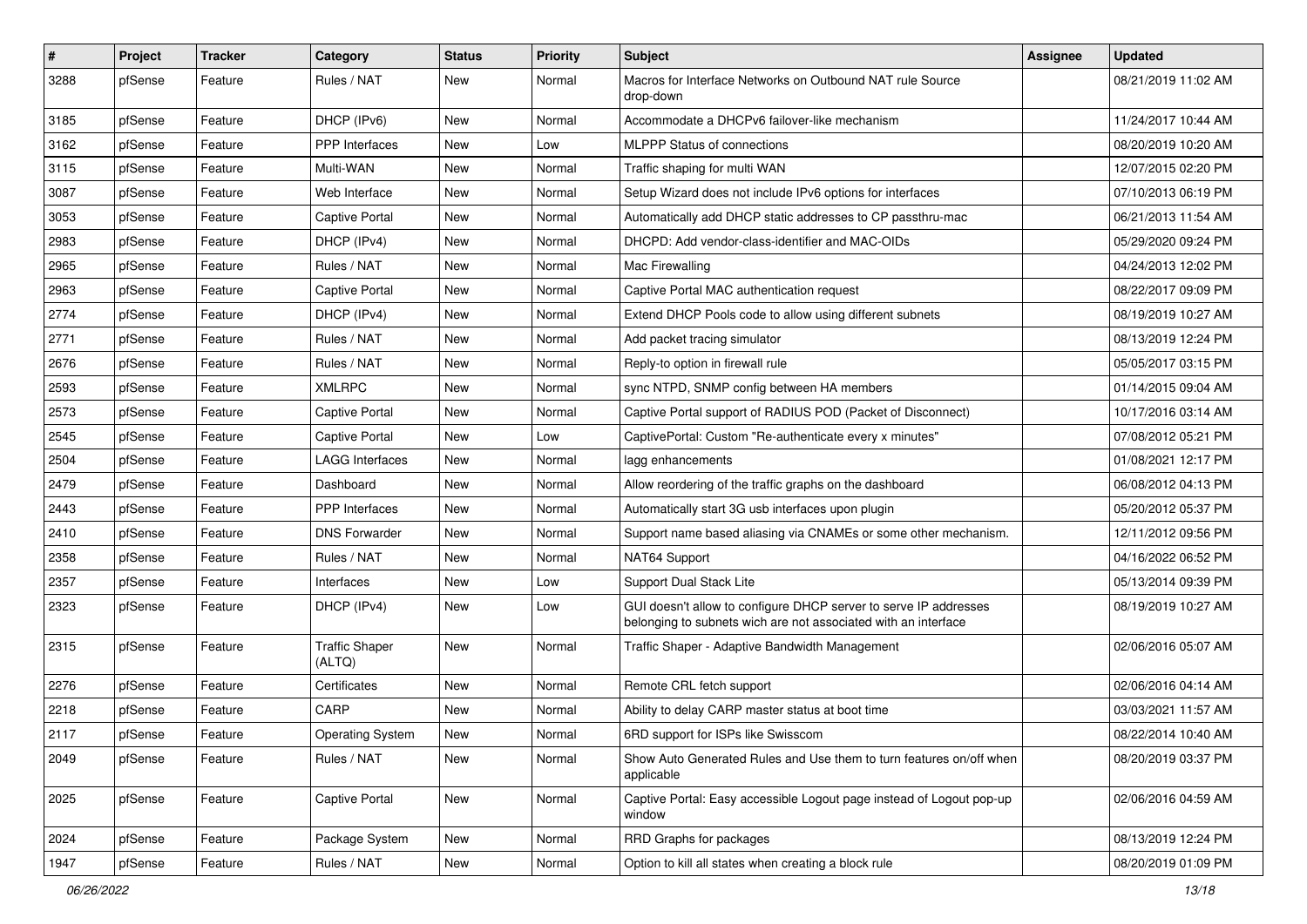| #    | Project | <b>Tracker</b> | Category                            | <b>Status</b>                 | <b>Priority</b> | Subject                                                                                                 | <b>Assignee</b> | <b>Updated</b>      |
|------|---------|----------------|-------------------------------------|-------------------------------|-----------------|---------------------------------------------------------------------------------------------------------|-----------------|---------------------|
| 1937 | pfSense | Feature        | Rules / NAT                         | New                           | Normal          | Support for rule groupings                                                                              |                 | 08/20/2019 12:42 PM |
| 1935 | pfSense | Feature        | Rules / NAT                         | <b>New</b>                    | Normal          | Allow rule with max-src-conn-* options to make conditional use of<br>"overload <virusprot>"</virusprot> |                 | 10/07/2011 09:31 AM |
| 1924 | pfSense | Feature        | Captive Portal                      | <b>New</b>                    | Normal          | Ability of CP's allowed IP addresses to use aliases                                                     |                 | 07/26/2018 04:28 AM |
| 1883 | pfSense | Feature        | <b>Traffic Shaper</b><br>(Limiters) | <b>New</b>                    | Normal          | Diag > Limiter Info presentation enhancement                                                            |                 | 08/20/2019 03:46 PM |
| 1833 | pfSense | Feature        | PPTP                                | New                           | Normal          | PPTP type WAN IPv6 support                                                                              |                 | 08/20/2019 10:12 AM |
| 1826 | pfSense | Feature        | <b>PPPoE Server</b>                 | New                           | Normal          | PPPoE server IPv6 support                                                                               |                 | 03/25/2022 04:25 PM |
| 1683 | pfSense | Feature        | Rules / NAT                         | New                           | Normal          | PF scrub min-ttl option                                                                                 |                 | 09/23/2020 01:52 AM |
| 1656 | pfSense | Feature        | Diagnostics                         | <b>New</b>                    | Normal          | Teach pfctl to kill states by port number                                                               |                 | 08/21/2019 09:55 AM |
| 1574 | pfSense | Feature        | User Manager /<br>Privileges        | <b>New</b>                    | Normal          | Password quality enforcment.                                                                            |                 | 02/06/2016 04:15 AM |
| 1506 | pfSense | Feature        | <b>Notifications</b>                | New                           | Normal          | Notifications should spool                                                                              |                 | 05/05/2011 12:58 PM |
| 1434 | pfSense | Feature        | OpenVPN                             | New                           | Normal          | Radius Accounting in OpenVPN                                                                            |                 | 05/04/2013 03:06 PM |
| 1388 | pfSense | Feature        | Multi-WAN                           | <b>New</b>                    | Normal          | 3G outbound failover connection with auto dial-up and hang-up                                           |                 | 08/21/2019 11:27 AM |
| 1367 | pfSense | Feature        | Backup / Restore                    | New                           | Normal          | Input validation on partial config restores                                                             |                 | 03/21/2011 01:16 AM |
| 1337 | pfSense | Feature        | Interfaces                          | Assigned                      | Normal          | VLANs with different MAC address than parent interface                                                  |                 | 04/21/2022 12:39 PM |
| 1307 | pfSense | Feature        | Web Interface                       | New                           | Normal          | Request: Option To Resolve Addresses in State Table Summary                                             |                 | 02/06/2016 04:58 AM |
| 1268 | pfSense | Feature        | Certificates                        | New                           | Normal          | Allow mass renewing of certs                                                                            |                 | 11/01/2019 03:17 PM |
| 1257 | pfSense | Feature        | Certificates                        | <b>Pull Request</b><br>Review | Normal          | Handle encypted CA/Certificate private keys                                                             |                 | 10/12/2020 07:12 AM |
| 1219 | pfSense | Feature        | Developer Tools                     | New                           | Low             | Ship DTRACE enabled kernels in the images                                                               |                 | 07/26/2017 03:14 AM |
| 1136 | pfSense | Feature        | Rules / NAT                         | <b>New</b>                    | Normal          | Add logic to automatically avoid route-to for static route networks                                     |                 | 10/09/2018 05:11 AM |
| 986  | pfSense | Feature        | Web Interface                       | New                           | Normal          | Dynamic states view                                                                                     |                 | 02/06/2016 04:58 AM |
| 946  | pfSense | Feature        | <b>IPsec</b>                        | New                           | Normal          | Allow aliases to be used to define IPsec phase 2 networks                                               |                 | 04/21/2022 12:39 PM |
| 895  | pfSense | Feature        | <b>PPP</b> Interfaces               | New                           | Very Low        | PPP subsystem MPPE/MPPC support                                                                         |                 | 09/10/2019 04:24 PM |
| 855  | pfSense | Feature        | Multi-WAN                           | <b>New</b>                    | Normal          | Ability to selectively kill states on gateways recovery                                                 |                 | 03/11/2022 08:30 AM |
| 790  | pfSense | Feature        | <b>Operating System</b>             | New                           | Normal          | Advanced options for dnsclient (resolv.conf)                                                            |                 | 04/21/2022 12:39 PM |
| 753  | pfSense | Feature        | OpenVPN                             | <b>New</b>                    | Normal          | Add OpenVPN foreign_option support                                                                      |                 | 09/02/2019 10:38 AM |
| 746  | pfSense | Feature        | Rules / NAT                         | New                           | Normal          | Add interface group to source/dest drop downs                                                           |                 | 07/19/2010 05:10 PM |
| 701  | pfSense | Feature        | Rules / NAT                         | New                           | Normal          | Interface groups with NAT                                                                               |                 | 05/11/2018 10:12 PM |
| 628  | pfSense | Feature        | Web Interface                       | New                           | Low             | Ability to specify listen IP address of management services (SSH, web<br>interface)                     |                 | 07/09/2021 01:21 PM |
| 521  | pfSense | Feature        | User Manager /<br>Privileges        | New                           | Normal          | Group manager Assigned Permissions                                                                      |                 | 04/18/2010 02:59 PM |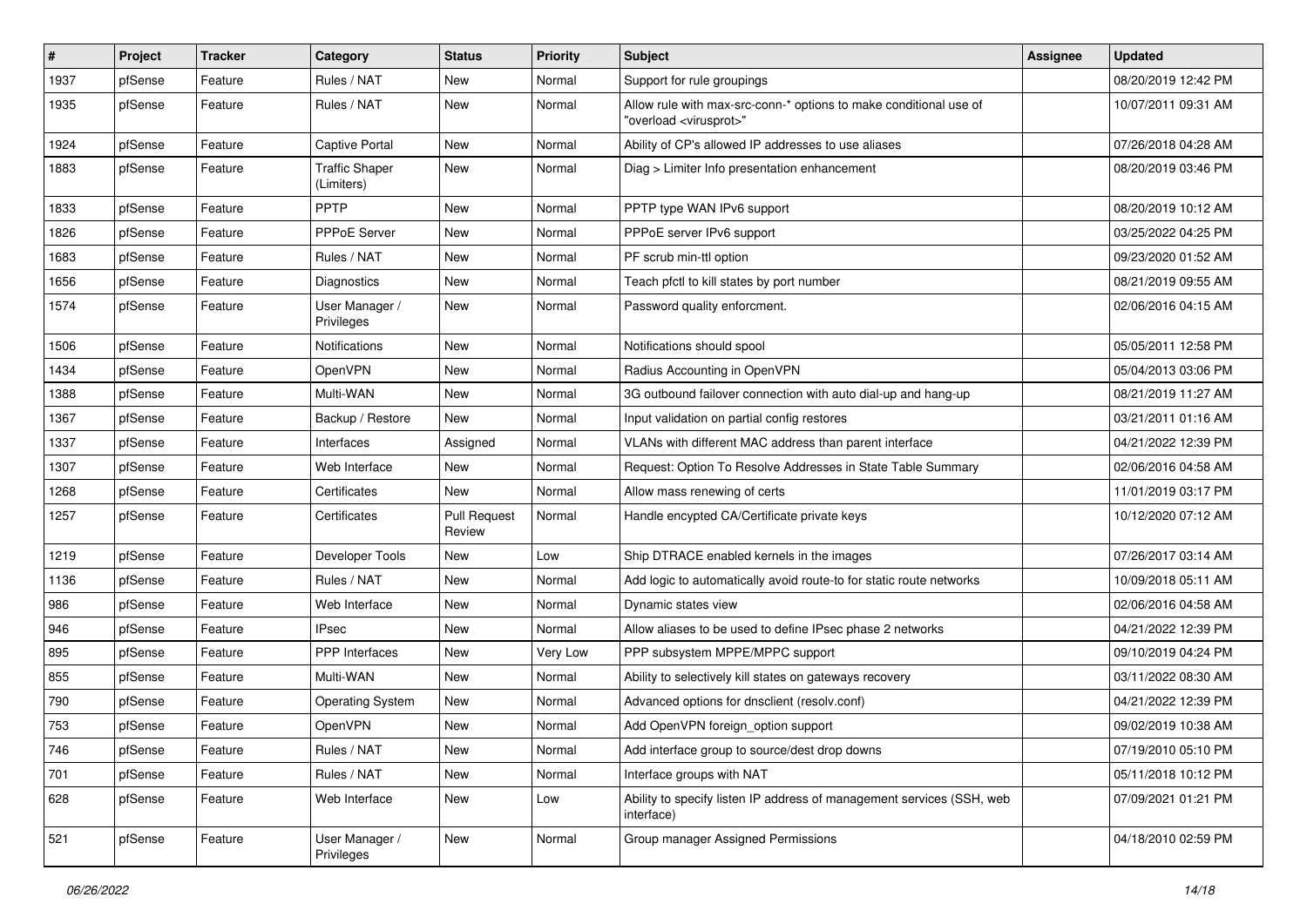| $\vert$ # | Project | <b>Tracker</b> | Category                 | <b>Status</b>                 | <b>Priority</b> | <b>Subject</b>                                                                                                          | <b>Assignee</b> | <b>Updated</b>      |
|-----------|---------|----------------|--------------------------|-------------------------------|-----------------|-------------------------------------------------------------------------------------------------------------------------|-----------------|---------------------|
| 385       | pfSense | Feature        | <b>Captive Portal</b>    | New                           | Normal          | Reverse captive portal                                                                                                  |                 | 08/13/2019 12:23 PM |
| 371       | pfSense | Feature        | Rules / NAT              | New                           | Normal          | Allow moving of bogon and RFC 1918 rules                                                                                |                 | 02/06/2016 04:53 AM |
| 336       | pfSense | Feature        | <b>LAGG Interfaces</b>   | New                           | Normal          | Option to create lagg under assign interfaces                                                                           |                 | 08/21/2019 11:16 AM |
| 290       | pfSense | Feature        | Multi-WAN                | New                           | Low             | Add Multi-WAN awareness to UPnP                                                                                         |                 | 01/06/2016 05:24 PM |
| 286       | pfSense | Feature        | Backup / Restore         | New                           | Normal          | Backup/restore users individually                                                                                       |                 | 01/09/2021 03:48 PM |
| 228       | pfSense | Feature        | Multi-WAN                | New                           | Normal          | Multi-WAN support with same gateway on multiple WANs                                                                    |                 | 04/11/2015 01:10 AM |
| 96        | pfSense | Feature        | Rules / NAT              | New                           | Normal          | Add "All local networks" to source and destination drop down boxen in<br>firewall rules                                 |                 | 02/06/2016 04:53 AM |
| 13290     | pfSense | Regression     | <b>Captive Portal</b>    | Feedback                      | Normal          | My PfSense version 2.7 is returning the error "dummynet bad switch<br>21" every time I activate my Captive Portals (7). |                 | 06/20/2022 06:01 PM |
| 13248     | pfSense | Regression     | DHCP (IPv6)              | <b>New</b>                    | Normal          | IPv6 Router Advertisements runs when config.xml does not contain an<br>entry for the interface                          |                 | 06/05/2022 07:44 PM |
| 12821     | pfSense | Regression     | Hardware / Drivers       | Confirmed                     | Normal          | Intel e1000 driver (em & igb) cannot pass VLAN0 tagged packets                                                          |                 | 06/05/2022 08:23 AM |
| 12581     | pfSense | Regression     | DHCP (IPv6)              | <b>New</b>                    | Normal          | CARP IPv6 assigned address does not get advertised to endpoints with<br>RADV                                            |                 | 12/16/2021 02:34 PM |
| 12382     | pfSense | Regression     | OpenVPN                  | New                           | Normal          | Certificate Depth checking creates OpenVPN micro-outages every time<br>a user authenticates after 2.5.2 upgrade         |                 | 01/17/2022 04:17 AM |
| 12215     | pfSense | Regression     | OpenVPN                  | Feedback                      | Normal          | OpenVPN does not resync when running on a gateway group                                                                 |                 | 12/22/2021 05:49 AM |
| 12183     | pfSense | Regression     | Interfaces               | <b>New</b>                    | Low             | Changing MAC address for PPP parent interface stopped working                                                           |                 | 04/20/2022 04:16 PM |
| 11870     | pfSense | Regression     | Interfaces               | New                           | Normal          | Setting MTU on VLAN does not set MTU on parent interface in 2.5.1                                                       |                 | 05/02/2021 05:48 AM |
| 13301     | pfSense | <b>Bug</b>     | <b>IPsec</b>             | <b>Pull Request</b><br>Review | Normal          | Bug #13239 = $(?)$ = #12645 appease not fixed - ipv6 based ipsec vpn<br>tunnel bug found with fgdn remote host          |                 | 06/25/2022 05:41 AM |
| 13295     | pfSense | Bug            | Gateway Monitoring       | <b>Pull Request</b><br>Review | Normal          | Incorrect function parameters for "get_dpinger_status()" call in<br>`gwlb.inc``                                         |                 | 06/24/2022 07:25 AM |
| 13289     | pfSense | <b>Bug</b>     | Backup / Restore         | New                           | Low             | Attempting to restore a 0 byte "config.xml" prints an error that the file<br>cannot be read                             |                 | 06/20/2022 10:46 AM |
| 13288     | pfSense | Bug            | Configuration<br>Backend | New                           | Normal          | Encode FreeRADIUS Custom Options                                                                                        |                 | 06/20/2022 10:36 AM |
| 13280     | pfSense | Bug            | Unknown                  | <b>New</b>                    | Normal          | Entries duplicated in /boot/loader.conf                                                                                 |                 | 06/19/2022 11:11 AM |
| 13279     | pfSense | <b>Bug</b>     | Interfaces               | New                           | Normal          | DHCP config override affects Gateway installation.                                                                      |                 | 06/17/2022 07:25 AM |
| 13277     | pfSense | Bug            | <b>IGMP Proxy</b>        | New                           | Normal          | IGMP Proxy webConfigurator Page Always Produces Error                                                                   |                 | 06/16/2022 07:50 PM |
| 13276     | pfSense | Bug            | <b>IGMP Proxy</b>        | New                           | Normal          | IGMP Proxy Error Message for Logging Links to System Log Instead of<br>Routing Log                                      |                 | 06/16/2022 07:48 PM |
| 13273     | pfSense | <b>Bug</b>     | DHCP (IPv4)              | New                           | Normal          | dhclient can use conflicting recorded leases                                                                            |                 | 06/14/2022 11:07 AM |
| 13267     | pfSense | <b>Bug</b>     | OpenVPN                  | New                           | Normal          | dpinger continues to run on OpenVPN gateway after OpenVPN service<br>is stopped.                                        |                 | 06/12/2022 02:49 PM |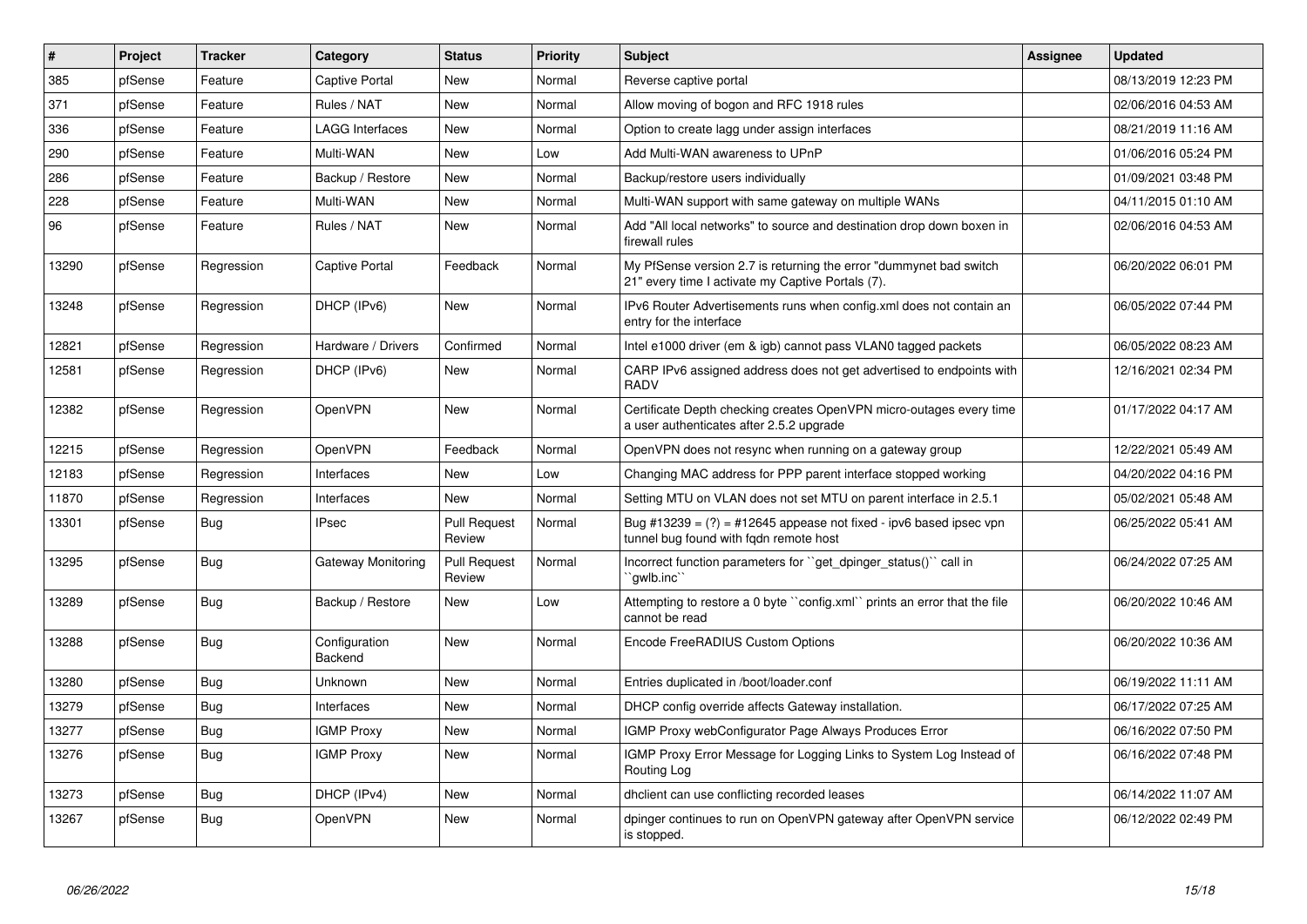| $\#$  | Project | <b>Tracker</b> | Category                        | <b>Status</b> | Priority | <b>Subject</b>                                                                                                                      | <b>Assignee</b> | <b>Updated</b>      |
|-------|---------|----------------|---------------------------------|---------------|----------|-------------------------------------------------------------------------------------------------------------------------------------|-----------------|---------------------|
| 13263 | pfSense | <b>Bug</b>     | DHCP (IPv4)                     | New           | Low      | Deleting a static DHCP entry when the related IP is not in the arp table<br>spams the log                                           |                 | 06/10/2022 11:18 AM |
| 13254 | pfSense | Bug            | <b>DNS Resolver</b>             | <b>New</b>    | Normal   | DNS resolver does not update "unbound.conf" file during link down<br>events                                                         |                 | 06/08/2022 07:55 AM |
| 13253 | pfSense | <b>Bug</b>     | DHCP (IPv6)                     | <b>New</b>    | Normal   | dhcp6c" is not restarted when applying settings when multiple WANs<br>are configured for DHCP6                                      |                 | 06/06/2022 02:58 PM |
| 13252 | pfSense | <b>Bug</b>     | Upgrade                         | <b>New</b>    | Normal   | reduce frequency of php-fpm socket connection attempts from<br>check_reload_status                                                  |                 | 06/12/2022 11:11 AM |
| 13249 | pfSense | Bug            | Console Menu                    | <b>New</b>    | Normal   | Running playback comands multiple times results in PHP error                                                                        |                 | 06/06/2022 07:02 AM |
| 13240 | pfSense | <b>Bug</b>     | Rules / NAT                     | <b>New</b>    | Normal   | Dynamic NPt entry UI has a couple quirks                                                                                            |                 | 06/02/2022 09:32 PM |
| 13237 | pfSense | Bug            | DHCP (IPv6)                     | <b>New</b>    | Normal   | dhcp6c script cannot be executed safely                                                                                             |                 | 06/01/2022 11:20 AM |
| 13224 | pfSense | Bug            | Notifications                   | <b>New</b>    | Normal   | Email notification flood when UPS (NUT) and WAN send notifications                                                                  |                 | 05/27/2022 01:58 AM |
| 13222 | pfSense | Bug            | UPnP/NAT-PMP                    | <b>New</b>    | Normal   | CARP IP does not listen for NAT-PMP packets                                                                                         |                 | 05/26/2022 02:28 PM |
| 13167 | pfSense | <b>Bug</b>     | <b>Dynamic DNS</b>              | <b>New</b>    | Normal   | phpDynDNS: DigitalOcean ddns update fails (bad request, invalid<br>character '-' in request id)                                     |                 | 06/16/2022 09:30 PM |
| 13158 | pfSense | Bug            | Web Interface                   | New           | Normal   | Input validation error when applying limiter changes                                                                                |                 | 05/14/2022 05:32 PM |
| 13144 | pfSense | <b>Bug</b>     | Rules / NAT                     | <b>New</b>    | Very Low | Firewall rule entries can get out of sync when entries are deleted while<br>other administrators are editing entries simultaneously |                 | 05/10/2022 07:26 AM |
| 13110 | pfSense | <b>Bug</b>     | CARP                            | <b>New</b>    | Very Low | changing CARP VIP address does not update outbound NAT interface<br>IP                                                              |                 | 05/03/2022 02:52 PM |
| 13087 | pfSense | Bug            | OpenVPN                         | <b>New</b>    | Normal   | OpenVPN Server: hide WINS servers list when netbios option is<br>unchecked while WINS servers is checked                            |                 | 04/22/2022 10:29 AM |
| 13076 | pfSense | <b>Bug</b>     | Gateway Monitoring              | <b>New</b>    | Normal   | Marking a gateway as down does not affect IPsec entries using<br>gateway groups                                                     |                 | 06/03/2022 10:32 AM |
| 13068 | pfSense | Bug            | Aliases / Tables                | <b>New</b>    | Normal   | Error loading rules when URL Table IPs content is empty                                                                             |                 | 04/17/2022 09:07 PM |
| 13067 | pfSense | <b>Bug</b>     | <b>FilterDNS</b>                | New           | Normal   | filterdns resolve interval is twice the intended value                                                                              |                 | 04/17/2022 07:45 PM |
| 13051 | pfSense | <b>Bug</b>     | <b>Traffic Shaper</b><br>(ALTQ) | <b>New</b>    | Normal   | Firewall traffic shaper by interface selection unknow                                                                               |                 | 04/12/2022 07:03 AM |
| 13046 | pfSense | <b>Bug</b>     | Rules / NAT                     | <b>New</b>    | Normal   | Floating rule applied to IPv6 interface with a SLAAC DHCPv6 gateway<br>reports error on boot                                        |                 | 04/11/2022 09:50 AM |
| 13003 | pfSense | Bug            | Hardware / Drivers              | <b>New</b>    | Normal   | Malicious Driver Detection event on ixl driver                                                                                      |                 | 06/25/2022 05:00 PM |
| 13000 | pfSense | Bug            | <b>IPsec</b>                    | New           | Low      | IPsec AES-GCM encryption algorithm "Key Length" field should be<br>labeled "ICV Length"                                             |                 | 03/30/2022 07:40 AM |
| 12960 | pfSense | <b>Bug</b>     | Installer                       | <b>New</b>    | Normal   | VGA installer image defaults to serial console, serial console is default<br>in GUI settings                                        |                 | 05/10/2022 03:19 PM |
| 12959 | pfSense | <b>Bug</b>     | DHCP (IPv4)                     | Feedback      | Normal   | dhoplease process wrongly update host file if client-hostname is empty                                                              |                 | 03/28/2022 10:26 AM |
| 12950 | pfSense | <b>Bug</b>     | Routing                         | <b>New</b>    | Normal   | OpenVPN as default gateway does not get set at boot time                                                                            |                 | 04/09/2022 05:46 PM |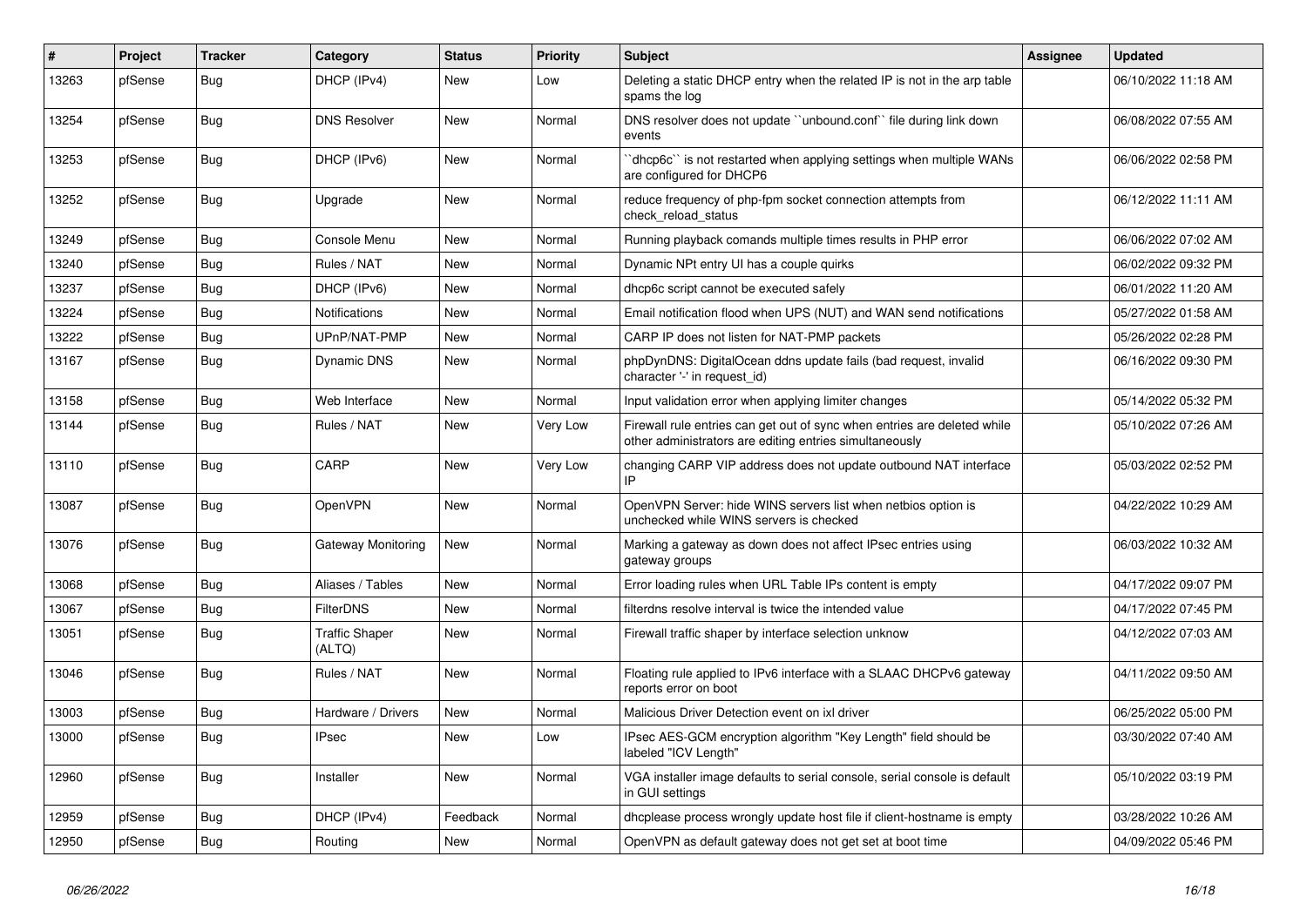| #     | Project | <b>Tracker</b> | Category                                        | <b>Status</b>                 | <b>Priority</b> | Subject                                                                                       | Assignee | <b>Updated</b>      |
|-------|---------|----------------|-------------------------------------------------|-------------------------------|-----------------|-----------------------------------------------------------------------------------------------|----------|---------------------|
| 12947 | pfSense | <b>Bug</b>     | DHCP (IPv6)                                     | New                           | Normal          | DHCP6 client does not take any action if the interface IPv6 address<br>changes during renewal |          | 06/19/2022 09:34 PM |
| 12938 | pfSense | <b>Bug</b>     | <b>IPv6 Router</b><br>Advertisements<br>(RADVD) | <b>New</b>                    | Normal          | MaxRtrAdvInterval would allow stale DNS servers to be deleted faster                          |          | 03/12/2022 09:37 AM |
| 12927 | pfSense | <b>Bug</b>     | OpenVPN                                         | <b>New</b>                    | Normal          | OpenVPN with OCSP enabled allows connections with revoked<br>certificates                     |          | 03/24/2022 08:22 AM |
| 12926 | pfSense | <b>Bug</b>     | Interfaces                                      | Feedback                      | Normal          | Changing LAGG type on CARP interfaces makes VIPs go to an "init"<br>State                     |          | 03/10/2022 10:52 AM |
| 12922 | pfSense | <b>Bug</b>     | DHCP (IPv4)                                     | New                           | Normal          | Classless static routes received on DHCP WAN can override chosen<br>default gateway           |          | 03/28/2022 10:08 AM |
| 12905 | pfSense | <b>Bug</b>     | Web Interface                                   | <b>New</b>                    | Normal          | Add VLAN Re-assignment to Import Interface Mismatch Wizard                                    |          | 03/07/2022 08:05 AM |
| 12888 | pfSense | Bug            | Rules / NAT                                     | <b>New</b>                    | Normal          | pfSense sends un-NATed packets during OpenVPN startup                                         |          | 03/01/2022 03:13 PM |
| 12878 | pfSense | Bug            | <b>Traffic Shaper</b><br>(ALTQ)                 | Incomplete                    | Normal          | Traffic shaping by interface, route queue bandwidth inbound, out by a<br>large factor.        |          | 06/06/2022 07:03 AM |
| 12877 | pfSense | Bug            | <b>Dynamic DNS</b>                              | Feedback                      | Normal          | Cloudflare DynDNS fails to update more than two addresses                                     |          | 05/29/2022 06:56 PM |
| 12875 | pfSense | <b>Bug</b>     | Package System                                  | <b>New</b>                    | Normal          | Import zabbix-agent6 and zabbix-proxy6 from FreeBSD Ports                                     |          | 05/28/2022 06:50 PM |
| 12857 | pfSense | <b>Bug</b>     | Gateways                                        | New                           | Normal          | Firewall gateway goes away when making changes to Bridge0 device                              |          | 02/27/2022 11:20 AM |
| 12853 | pfSense | <b>Bug</b>     | <b>NAT Reflection</b>                           | Feedback                      | High            | Network Address Translation - Pure NAT pfsense freeze after reboot                            |          | 02/22/2022 08:40 AM |
| 12850 | pfSense | <b>Bug</b>     | Routing                                         | New                           | Low             | Console error during boot: "route: route has not been found"                                  |          | 02/22/2022 08:27 AM |
| 12829 | pfSense | <b>Bug</b>     | <b>Traffic Shaper</b><br>(Limiters)             | Feedback                      | Normal          | Dummynet kernel module fails to load after upgrade.                                           |          | 03/17/2022 09:26 AM |
| 12828 | pfSense | Bug            | Wireless                                        | New                           | Normal          | pfSense keeps crashing (Fatal trap 12: page fault while in kernel mode)                       |          | 02/21/2022 07:55 AM |
| 12823 | pfSense | <b>Bug</b>     | DHCP (IPv6)                                     | New                           | Normal          | Multiple DHCP6 WAN connections PPPoE interface 'defached' status                              |          | 02/18/2022 05:39 AM |
| 12797 | pfSense | <b>Bug</b>     | UPnP/NAT-PMP                                    | New                           | Normal          | UPnP+STUN forms invalid outbound NAT rules using the external<br>address discovered from STUN |          | 02/15/2022 01:01 PM |
| 12796 | pfSense | Bug            | Upgrade                                         | Confirmed                     | Normal          | 2.5.2 -> 2.6.0 upgrade segfaults if certain packages are installed.                           |          | 05/24/2022 07:43 AM |
| 12774 | pfSense | <b>Bug</b>     | Backup / Restore                                | New                           | Normal          | Picture widget image is not saved in backup                                                   |          | 04/04/2022 04:48 AM |
| 12764 | pfSense | <b>Bug</b>     | Gateways                                        | New                           | Normal          | VTI gateway status is pending after assigning the VTI interface                               |          | 02/07/2022 05:41 AM |
| 12757 | pfSense | Bug            | Diagnostics                                     | <b>Pull Request</b><br>Review | Very Low        | Clean up /etc/inc/filter.inc use of pfctl -F                                                  |          | 05/17/2022 02:18 PM |
| 12747 | pfSense | Bug            | Logging                                         | New                           | Normal          | System log is filled by sshguard                                                              |          | 05/03/2022 03:08 AM |
| 12740 | pfSense | <b>Bug</b>     | FreeBSD                                         | Incomplete                    | Normal          | panic: esp input cb: Unexpected address family                                                |          | 01/27/2022 01:19 PM |
| 12737 | pfSense | Bug            | Certificates                                    | New                           | Normal          | CApath is not defined by default in curl                                                      |          | 05/17/2022 02:30 PM |
| 12734 | pfSense | <b>Bug</b>     | Web Interface                                   | Incomplete                    | Low             | Long hostname breaks DHCP leases layout                                                       |          | 01/31/2022 01:03 PM |
| 12730 | pfSense | Bug            | Captive Portal                                  | New                           | Normal          | RADIUS accounting does not work if WAN is down                                                |          | 01/26/2022 05:13 AM |